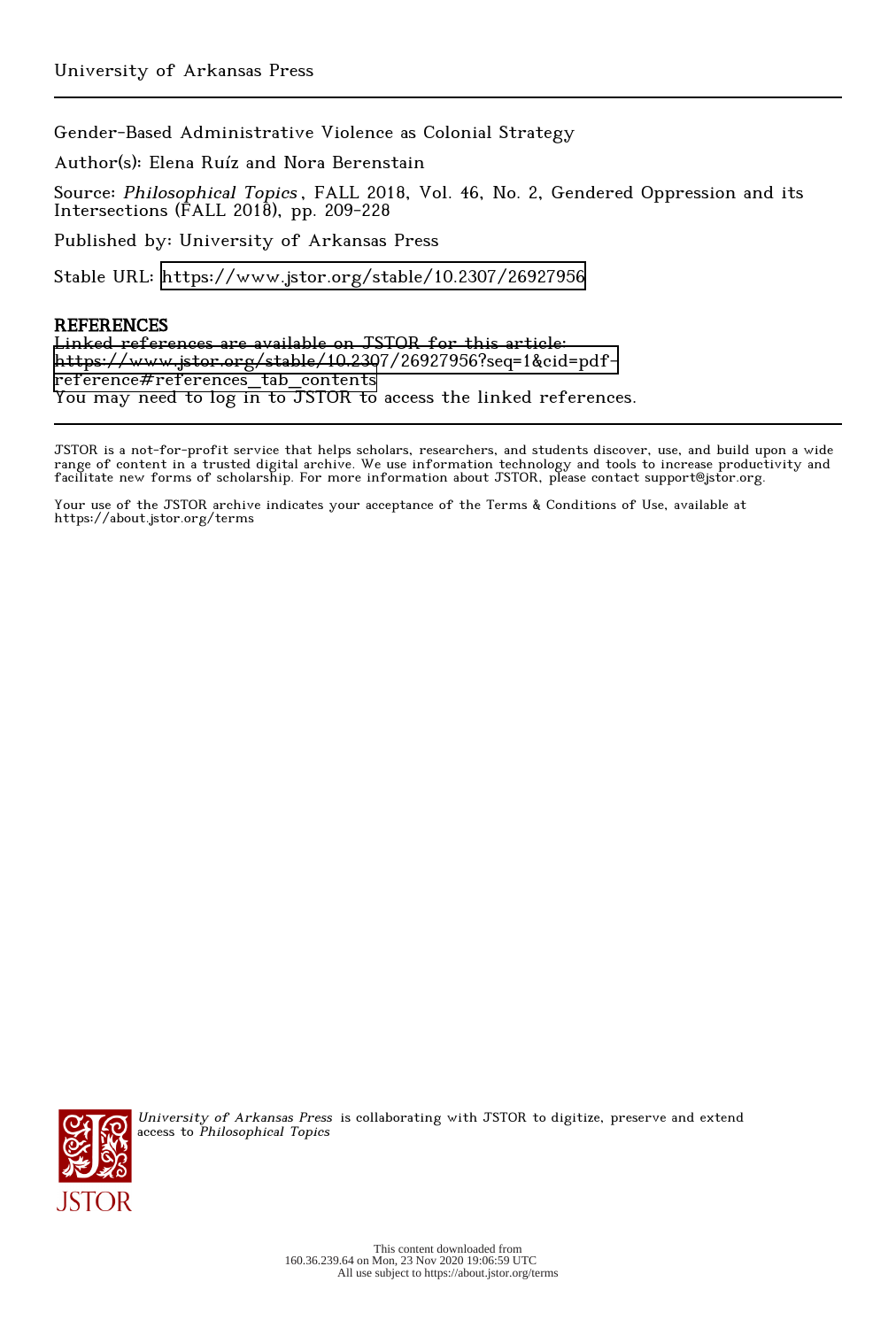# *Gender-Based Administrative Violence as Colonial Strategy*

Elena Ruíz *Michigan State University*

Nora Berenstain *University of Tennessee*

> ABSTRACT. There is a growing trend across North America of women being criminalized for their pregnancy outcomes. Rather than being a series of aberrations resulting from institutional failures, we argue that this trend is part of a colonial strategy of administrative violence aimed at women of color and Native women across Turtle Island. We consider a range of medical and legal practices constituting gender-based administrative violence, and we argue that they are the result of non-accidental and systematic production of population-level harms that cannot be disentangled from the goals of ongoing settler occupation and dispossession of Indigenous lands. While white feminist narratives of gender-based administrative violence in Latin America function to distance the places where such violence occurs from the 'liberal democratic' settler nationstates of the U.S. and Canada, we hold that administrative forms of reproductive violence against Latin American women are structurally connected to efforts in the U.S. and Canada to criminalize women of color and Indigenous women for their reproductive outcomes. The purpose of these systemically produced harms is to sustain cultures of gender-based violence in support of settler colonial configurations of power.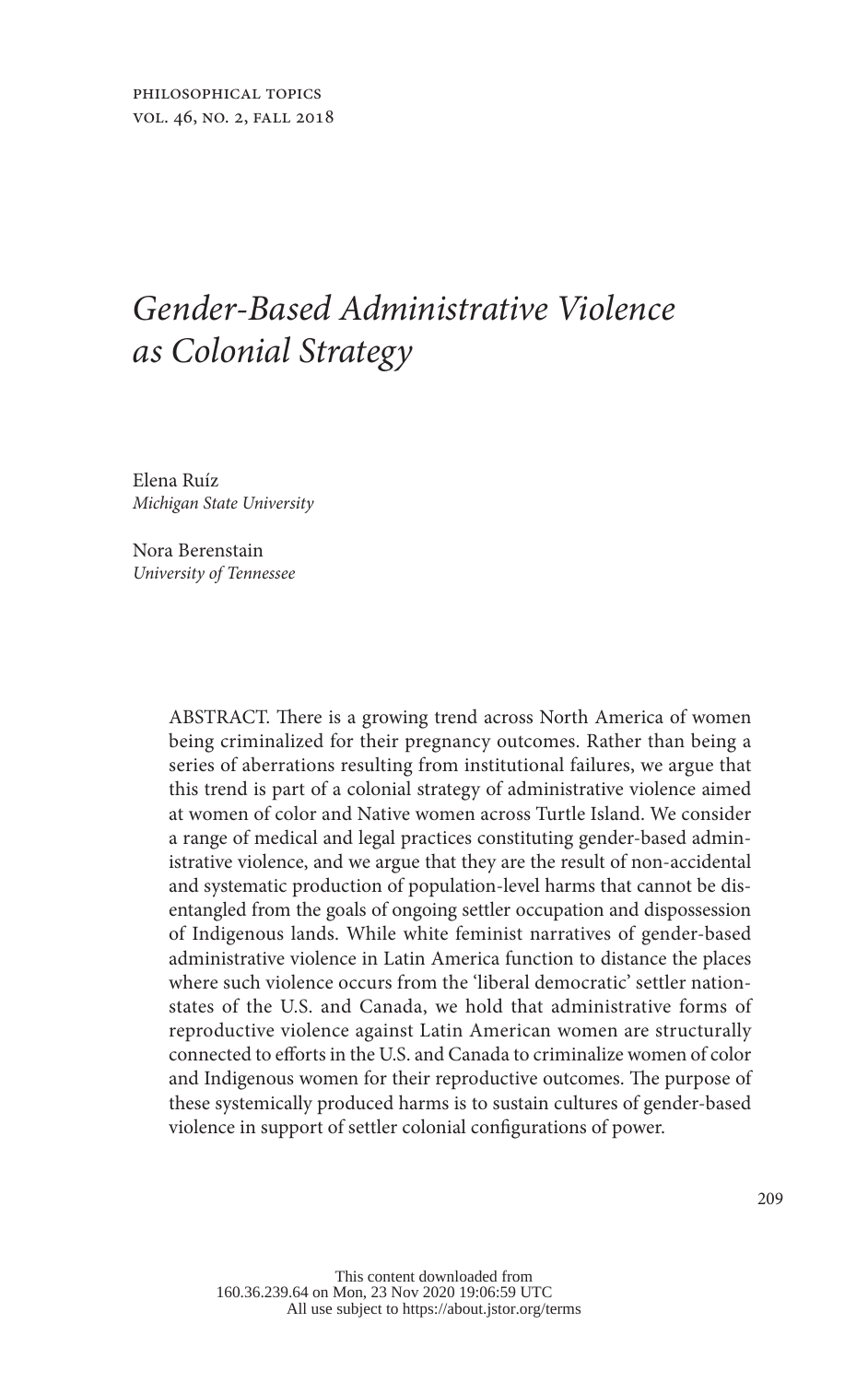In January 2019, 29-year-old Dafne McPherson was released from prison after serving three years of a 16-year sentence. She was charged with murdering her newborn after paramedics found her unconscious and suffering from massive blood loss from undergoing a miscarriage in a department store bathroom in San Juan del Río, Mexico. At the time, McPherson did not know she was pregnant. Prosecutors made no effort to find out what had actually happened. "They didn't investigate—they didn't do a thing," McPherson reported. They nonetheless claimed that she had induced labor and attempted to suffocate her baby in the toilet, describing these alleged actions as "something not even a dog would do" (Agren 2019). Activist Maricruz Ocampo, of the Comité Promotor para la Activación de la Alerta de Género, argued that McPherson was punished for failing to live up to the mythical expectation of women as naturally selfless and maternal. Said Ocampo, "It was treated as an abortion, but it was also treated as a deficiency of her as a mother," she said. "They said that she had to react as a 'super woman' because 'that's what every mother does'" (Agren 2019). As a result of her time spent in jail, McPherson did not see her six-year-old daughter Lía for three years.

The administrative violence that McPherson suffered as a result of her miscarriage is not an aberration. It is part of a growing trend across Latin America of women being criminalized for losing pregnancies or accessing nonmedical abortions (especially those induced by oral misoprostol and mifepristone) by volition or coercion (Brigida 2018; Carpenter 2019; Mellen 2019). In some cases, women have been sentenced to as much as life in prison, undergoing court-prescribed psychological treatments designed to "awaken maternal instincts" and have been held in jail awaiting charges alongside their minor children, some as young as three years of age (Carpenter 2019). One woman, who also did not know she was pregnant, was charged with aggravated homicide after the pregnancy borne from her rape resulted in miscarriage and the age of the fetus made it nonviable ex utero; another woman was charged with attempted homicide after she received an overdose of misoprostol from her married sexual partner when he learned of her pregnancy. In another reported case, an adolescent victim of incest whose pregnancy resulted in a stillbirth was prosecuted for failure to protect the life of a fetus, yet forensic testing was never done to establish paternity or prosecute the perpetrator of her statutory rape.<sup>1</sup>

Rather than being a 'broken' system that inadvertently produces negative health outcomes for women of color and Indigenous women, we argue that the medical and legal practices considered here are the result of nonaccidental and systematic production of institutional violence that cannot be disentangled from the goals of

<sup>1.</sup> El Salvador (followed by Nicaragua, Honduras, Mexico, and Ecuador) has received the majority of recent coverage on reproductive rights abuses. Since El Salvador made all abortions illegal in 1998, at least 25 women have been incarcerated for what prosecutors contend are late-term obstetric emergencies or stillbirths (Brigida 2018).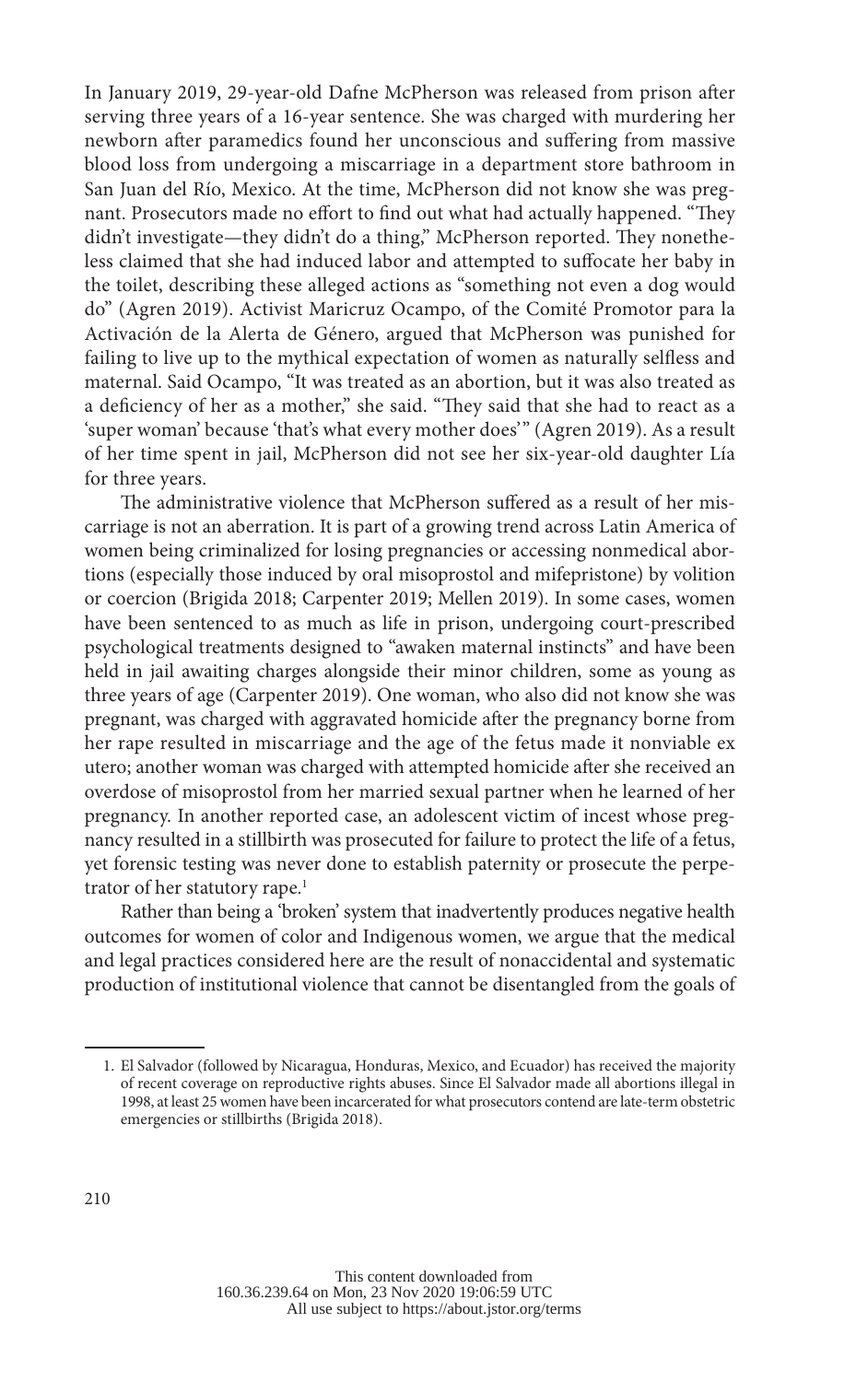the ongoing settler occupation and dispossession of Indigenous lands.2 We hold that the legal punishments and obstetric violence Latin American women have been subjected to cannot simply be conceived of as the result of 'administrative failures' and 'entrenched machismo' in what are commonly referred to as 'low-income LDCs' (less developed countries), as some journalists have reported. Rather, these practices are part of an intentional strategy of colonial violence aimed at women of color and Native women across Turtle Island. Further, as Shannon Speed (2019) argues, strategies of settler colonial administrative violence are not bound by settler border configurations, nor should we expect them to be. Since settler colonial violence preceded settler colonial borders, the flow of colonial power strategies is not restricted to movement within the boundaries of settler nation-states. We thus hold that cases of obstetric violence against Latin American women are structurally connected to efforts in the United States and Canada to criminalize women of color and Indigenous women for their pregnancy outcomes, and that the purpose of such structurally produced patterns is to sustain cultures of genderbased violence in support of settler colonial configurations of power.

#### REPRODUCTIVE VIOLENCE IN LATIN AMERICA

Historically, most women (nearly 98 percent) in Latin America (including South America and the Caribbean) have lived under some form of restrictive abortion laws, ranging from total bans (e.g., in Nicaragua, El Salvador, Honduras, Haiti, Jamaica, Dominican Republic, Suriname) to limited exceptions for rape (Chile, Mexico, Panama, Brazil) or to save the life of the mother (Mexico, Guatemala, Panama, Venezuela, Brazil, Paraguay, Chile).<sup>3</sup> However, until recently, abortion has been functionally accessible to varying degrees throughout the region and

<sup>2.</sup> By 'nonaccidental' we mean that these forms of structural violence continue to be produced because they are inherently linked to the genocidal goals of settler colonialism and its corresponding logic of elimination (Wolfe 1999). They continue to occur not primarily because of implicit bias, ignorance, lack of attention, or systemic failures in government. They persist because they support settler colonial white supremacy's goals of Indigenous land dispossession and population control for people of color. As Wolfe emphasizes, settler colonialism is an ongoing structure, not a historical event. As such, it requires a variety of social practices, processes, and myths for its continuation. One such myth is that the phenomena characterized in this paper as patterns of obstetric and administrative violence are the result of 'mistakes' or the failure of a generally reasonable policy to apply equally to all people even though it is in some sense "supposed to." On the contrary, we contend that these patterns of violence are produced and maintained because of the purposes they serve for particular populations, namely white settlers reproducing and raising their families on Indigenous lands using the spoils of intergenerational wealth that would never have been attainable without chattel slavery and the ongoing exploitation of Black labor.

<sup>3.</sup> Center for Reproductive Rights, https://apnews.com/fc09ad4643844f03b8e1175cc0f5c1ce. To date, Cuba has led with the longest history of decriminalized access to free and safe abortions; in Mexico City, the Mexican State of Oaxaca, and Uruguay, abortion is decriminalized under all rationales for the first 12 weeks of pregnancy.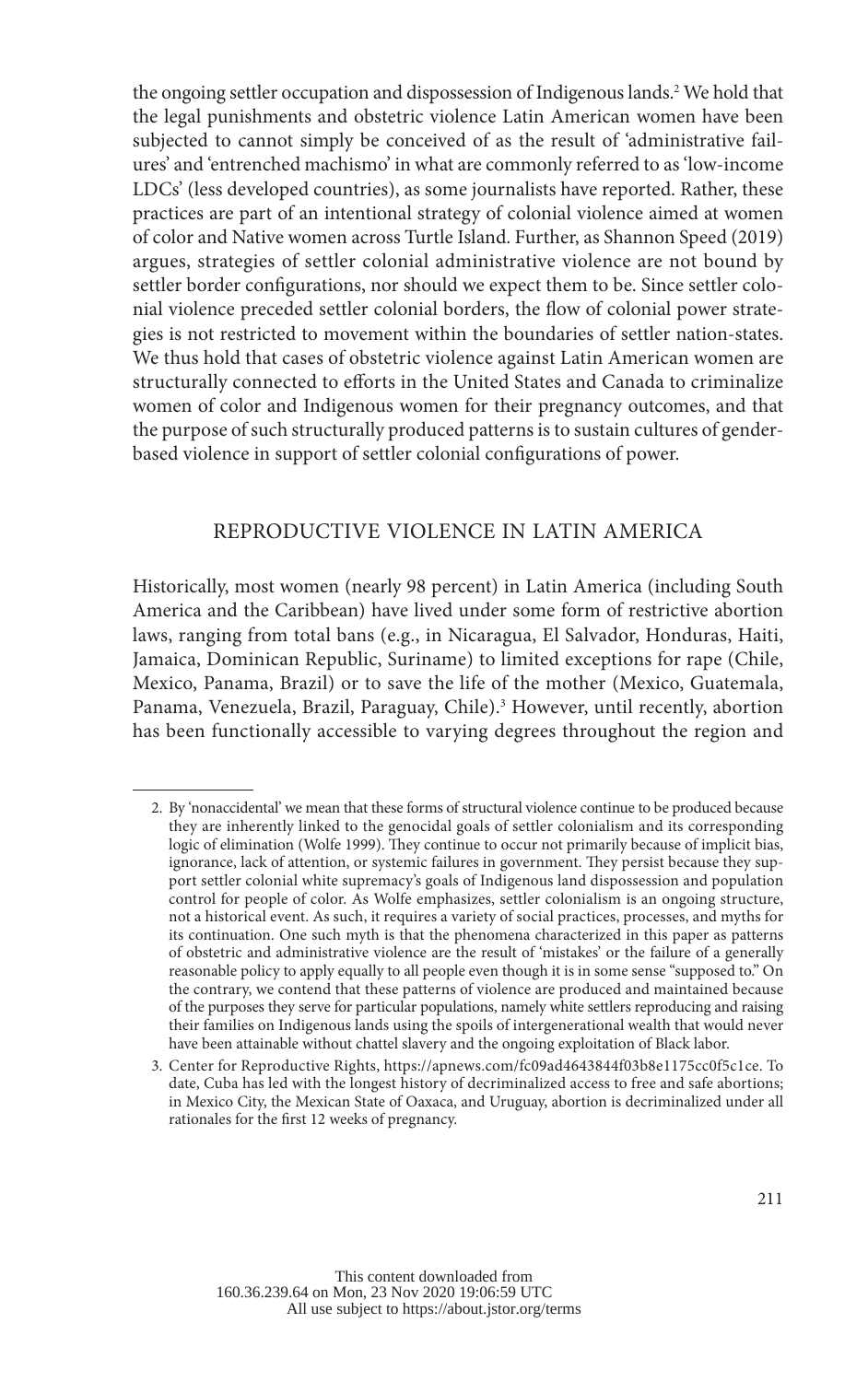rarely prosecuted despite widespread antiabortion laws. While clandestine abortions pose serious health risks and disproportionately disadvantage health outcomes for Indigenous women and poor racialized women, the maternal mortality rate from unsafe abortions had been in steady decline for nearly two decades.4 By 2008, it had decreased by almost a third from 1990 levels.5 Antiabortion laws—some of which date as far back as the nineteenth century when new state constitutions were drafted—have remained largely unenforced under civil doctrines of desuetude. The longstanding popular belief that reproduction is a 'private' matter enforceable by catholic doctrine rather than civil law has also played a role. This does not show that these laws have failed to severely restrict access to abortions nor that women's lives have not hung in the balance for decades because of such laws. It shows that the recent spike in criminalization of obstetric emergencies and induced abortions is an *administrative practice of enforcement* that can be measured in upticks in medical administrative reporting and prosecutorial caseloads and decision making, not statutory precedent. It is alarming, but it is not inconsistent with the structure of gender-based administrative violence in the Americas.

One way to look at this alarming phenomenon from a social-scientific perspective would be to read historical absences in prosecutions of suspected abortions as evidence of lower levels of reproductive rights abuses related to administrative policing of pregnancy outcomes. Another would be to limit or withhold inferences altogether and report only on the narrowly identified phenomenon (solely understood as the recent spike in prosecutions) and possible proximate causes. Contra such approaches, we think it is critical to strongly connect antecedent practices of gender-based administrative surveillance of women's pregnancy outcomes with the current 'spike' in prosecutions. This is because the 'spike' signals a *restructuring* of targeted gender-based colonial violence rather than the burgeoning of a new phenomenon. It is also indicative of the ways that future downturns in prosecutions will most likely merely reflect the ability of colonial violence to restructure and resurface anew under different socioeconomic conditions, all while achieving the same ends in different form.

Consider, for example, the rise in the 1980s of human capital development reforms such as conditional cash transfer programs (CCTPs), which distributed monetary stipends to predominantly poor and Indigenous women in exchange for state surveillance of their reproductive and infant health outcomes. Such programs constituted a structural prelude to the current administrative practices of prosecuting women for pregnancy outcomes. The 1980s was a critical decade for

<sup>4.</sup> It is worth emphasizing that while women are generally the targets of state efforts to criminalize and restrict abortions, they are not the only ones affected. Trans men and nonbinary people of all genders are affected by restrictions on abortion access and by limited access to reproductive health care more generally.

<sup>5.</sup> Trends in unsafe abortion incidence 1990–2008, WHO, Unsafe abortion incidence and mortality, Global and regional levels in 2008 and trends during 1990–2008. Available at https://apps.who .int/iris/bitstream/handle/10665/75173/WHO\_RHR\_12.01\_eng.pdf.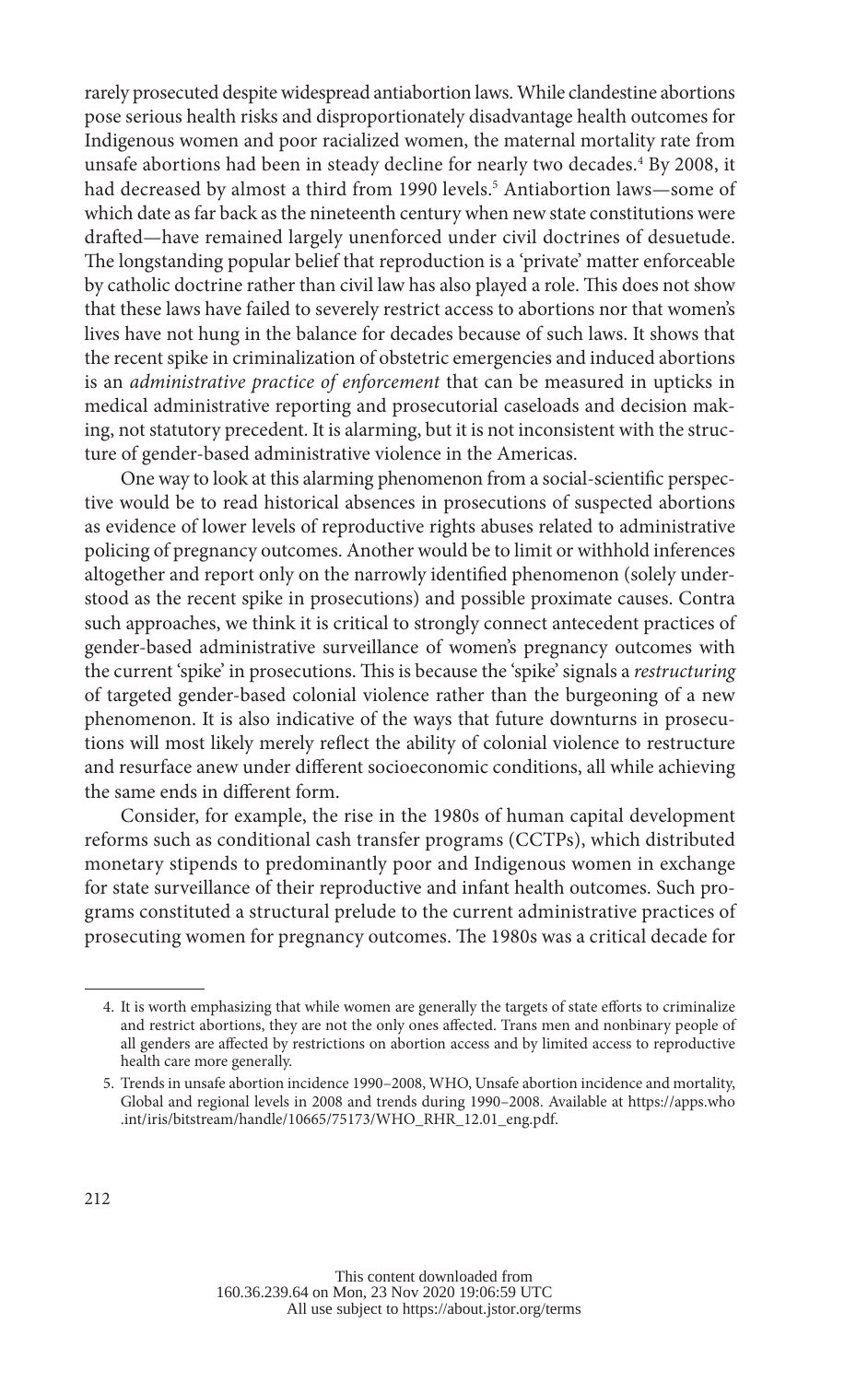women in Latin America on at least two fronts: (i) women gained increased access to democratic institutions following the fall of foreign-backed dictatorships, and (ii) they faced disparate exposure risks from the economic downturn that paralyzed national infrastructures carrying billions in debt from foreign and multinational restructuring loans. At a time when women's health outcomes were on the world stage due to increased emphasis on development indexes tied to these loans, yet cash-strapped treasuries could scarcely afford to redistribute funds outside of settler economic interests, CCTPs were developed as a method of welfare reform and a tool of population control.

CCTPs targeted women's reproductive cycles as a form of national human capital development and, when fully implemented in the 1990s, allowed state health and administrative officials unprecedented surveillance over women's reproductive lives. They also provided a way to place blame on women for adverse pregnancy outcomes caused by macro-level structural and population-wide phenomena, such as poverty and malnutrition. Initially popular in Mexico and Brazil and now extensive throughout the region, the programs made receipt of monetary stipends contingent on close state monitoring of pregnancy and infant health outcomes through education and nutrition metrics. The programs were billed as antipoverty parental investments in children's health and education, which helped countries modernize under the guise of welfarism while privatizing responsibility for adverse juvenile health outcomes in low-income communities of color. In *Shaping the Motherhood of Indigenous Mexico*, Smith-Oka (2013) explains how state health administrations forced on Indigenous women prenatal and postnatal health practices that were based on assumptions of western, upper-middle-class parenting practices as normative. Such programs actively suppressed Indigenous child-rearing practices, functioning as a coercive mechanism of cultural assimilation—a key component of settler colonial genocide.<sup>6</sup>

Despite the fact that many academics now recognize these programs as ineffective antipoverty instruments that expose vulnerable populations to settler colonial state modernization efforts, CCTPs currently cover what is estimated to be nearly a quarter of the world's poor.7 The practice of using CCTPs is merely one incarnation of the colonial strategy of reproductive coercion as a method of population control. The current trend of incarcerating women of color and Indigenous women for their pregnancy outcomes is another.

Like the 'covert' racism characteristic of the so-called post-racial era in multicultural democracies (Bonilla-Silva 2003) and the resurgence of 'overt' racism flourishing under the Trump administration (Ruíz 2019), reproductive violence in Latin America has undergone shifts, restructurings, and realignments in conjunction

<sup>6.</sup> Nerli Paredes Ruvalcaba's work with Zapotec women further extends this finding to coercive practices of cultural assimilation by the Mexican settler state through administrative access to Indigenous women's reproduction.

<sup>7.</sup> See Millán et al. (2019).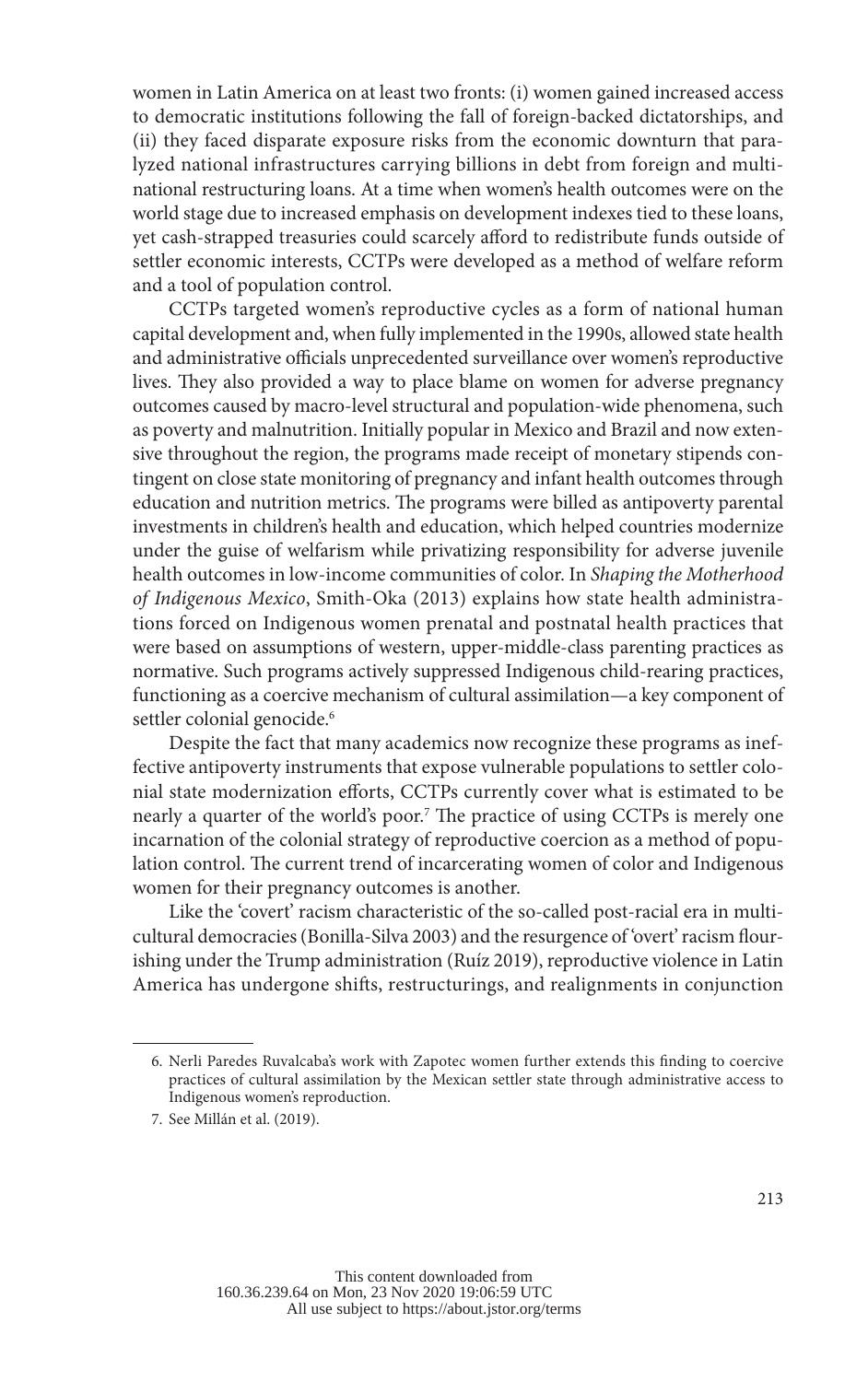with changing economic forces and technological factors. Despite global changes in international economic circumstances, the phenomenon of reproductive violence has remained a core foundation underlying structural oppressions across shifts and variations in the systems that manifest them. It is found, for instance, in institutions and practices such as chattel slavery (Davis 1983), forced sterilization (Roberts 1997), state surveillance of pregnant women's behavior, welfare reform (Collins 2000), the so-called soft eugenics of the medical industry (Gubrium et al. 2016), and administratively documented crackdowns on abortions.<sup>8</sup> We thus hold that a cycle of continuity exists among colonial methods of Indigenous depopulation and settler nation-states' methods of using gender-based administrative violence to enforce cultural assimilation, Indigenous land appropriation, and control over populations of color. As the literature on neoliberal policy, transnational extractive industries, and sexual violence illustrates, this cycle is connected to centripetal economic forces that go beyond settler borders (Deer 2019). In fact, the structural character of state apparatuses built to criminalize pregnant women's reproductive outcomes is a colonial strategy of administrative violence aimed at controlling specific populations and not others, consistently and by design. Unsurprisingly, this is not captured in the growing US feminist coverage of reproductive rights abuses in Latin America that draw attention to the criminalization of miscarriages, stillbirths, and adverse pregnancy outcomes in the region.

### COLONIAL NARRATIVES IN US REPORTING ON REPRODUCTIVE RIGHTS ABUSES IN LATIN AMERICA

US white feminist narrative reporting on administrative reproductive abuses in Latin America entrenches colonialism in two primary ways: (1) it ignores the role that settler colonial strategy plays in systematically producing these patterns in favor of a universalist single-axis narrative of "misogyny," and (2) it invokes common racialized tropes of Latin American countries as backward, barbaric, regressive, primitive, fanatical, and unenlightened, which allow white liberals situated in the global North to decry the horrors that women are subject to in 'less developed' countries while avoiding structural accountability and maintaining a veil of innocence. The purpose of our analysis of such reporting is not to condone or excuse the acts of administrative violence that pregnant people in Latin America have been systematically subjected to. Rather, it is to warn against the temptation to

<sup>8.</sup> Conditional cash programs also exist in the United States as work requirements in welfare instruments, like the Temporary Assistance for Needy Families (TANF) program. The global character of racial capitalism has a long history of using settler categorical constructions (and control of ) gender to administer technologies of violence that advantage white settler populations and their descendants.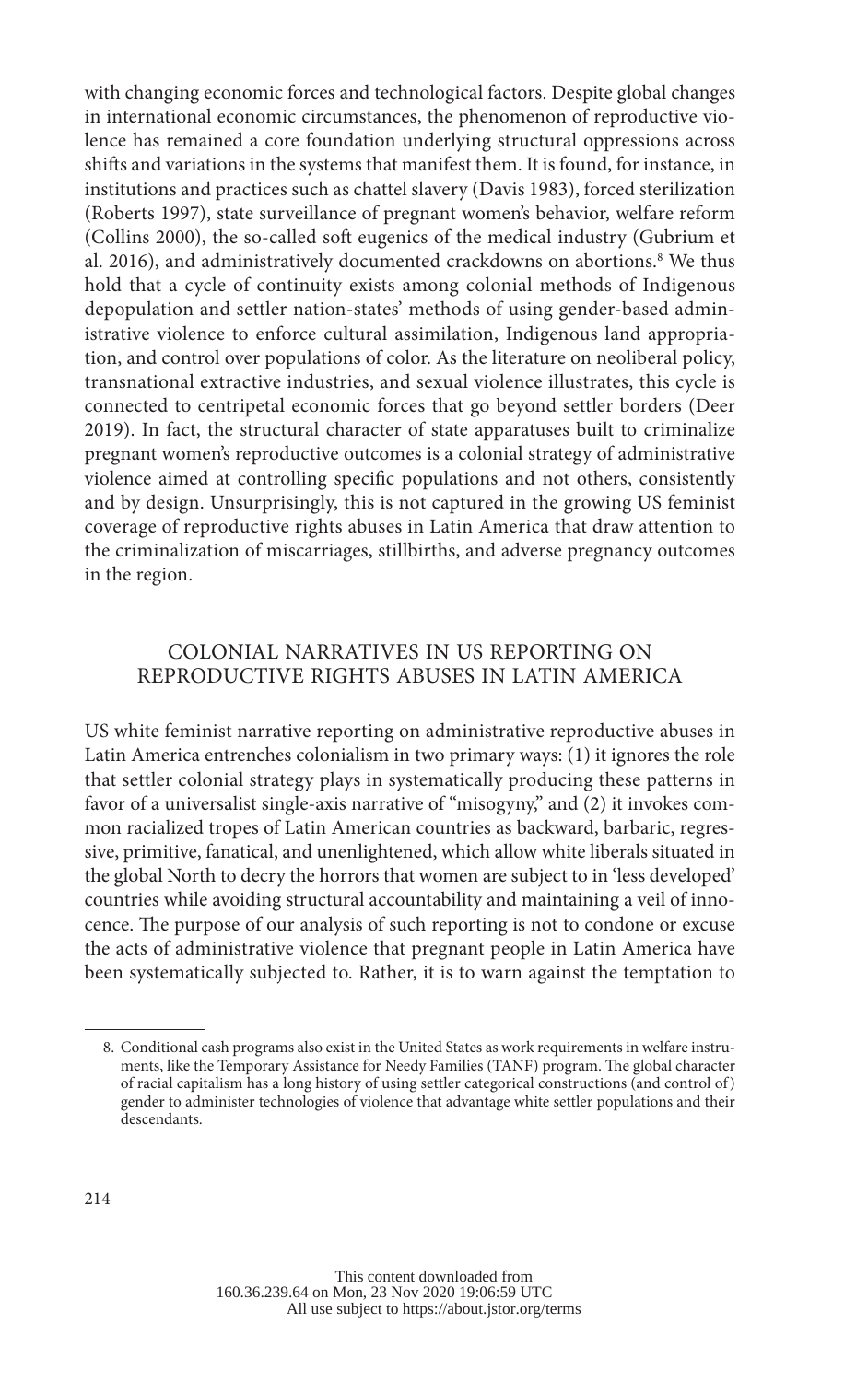understand such practices as resulting solely or even primarily from the misogynistic attitudes of "those people" "over there."9

Reporting for the *Washington Post*, Anna-Catherine Brigida tells the story of Alba Lorena Rodriguez, who has served nine years of her 30-year sentence in a women's prison on the outskirts of San Salvador. At her trial, she was barely given the opportunity to speak. Her lawyer knew very little about her case; they had not met prior to the day of the trial. Rodriguez was convicted of aggravated homicide. Attorney Victor Hugo Mata, of the Citizens' Group for the Decriminalization of Abortion, says that women who are charged with homicide in cases like these are not given the benefit of the doubt by the legal system, even when there is no strong prosecutorial history of enforcing abortion laws. Said Mata, "When [these types of miscarriages] happen to a woman, judges assume it's because there's something more there. To them, it's not possible that they could be innocent" (Brigida 2018). Reporting for the *Nation*, Zoë Carpenter (2019) tells a similar story. In Ecuador, she reports, one judge mocked a rape victim's fear of the perpetrator by brandishing a knife during the proceedings, while another asked the defense attorney to approach the bench and, holding a fetal photograph entered into evidence, said, "how do you defend these murderers? Look at these little feet" (2019). As Carpenter emphasizes, the judge was a woman.

US reporters have zeroed in on three primary causes of the crisis: administrative failures in Latin American civil society, entrenched cultural machismo spurring harsh reactions to the 'green wave' of feminist movements, and widespread misogyny throughout the legal system. The broad picture painted by these reports is one of an intractable landscape of psychologically internalized and institutionalized misogyny across Latin America that fails women generally and is specifically enabled by broken *local* administrative infrastructures more than anything else. Erika Guevara-Rosas (2019), also writing for the *Washington Post*, says, "Latin American authorities have shown alarming negligence in failing to protect women and girls from gender-based violence." She further suggests that they should be seen as enacting torture on women. Of course, there can be no doubt Latin American women have been, and continue to be, terrorized through numerous forms of violence at many different scales, including femicide, forced disappearance, rape, and other socially institutionalized forms of violence (Fregoso 2009). What distinguishes these reports from the more sophisticated local, communitarian, and autonomous feminist analyses of violence in the region is the underlying conceptual framework that disappears the role of colonial violence from the account of what generates the harms and what the gearwork of misogyny traces back to.

The account of misogyny present in these US journalistic narratives is thus an instance of what Berenstain (forthcoming) calls *structural gaslighting*. More specifically, it is an instance of white feminist gaslighting. Berenstain defines structural

<sup>9.</sup> In a separate project, we develop this argument through in-depth reporting on US evangelical organizational efforts in Latin America and the financial interests tied to these efforts.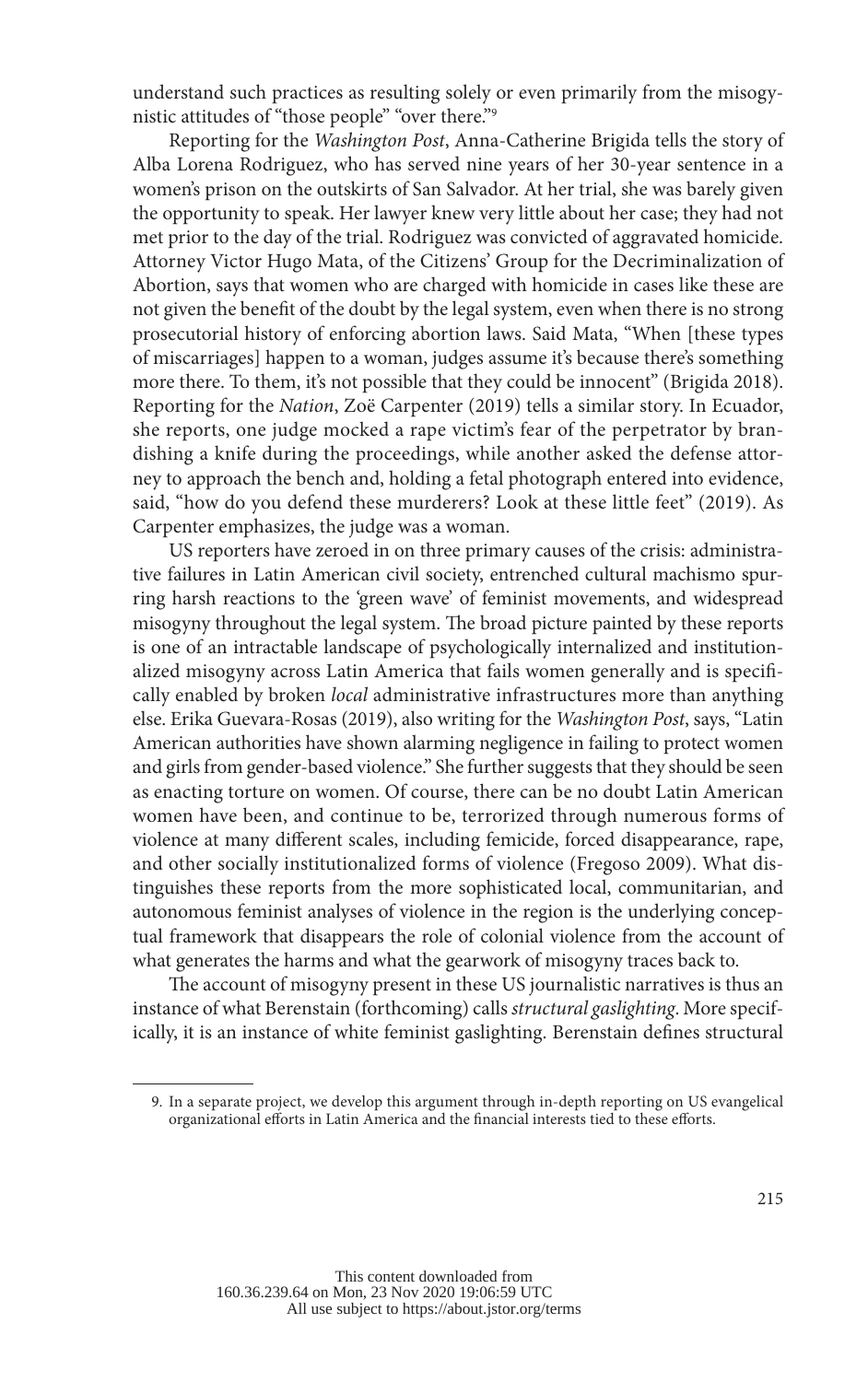gaslighting as what results when conceptual work functions to obscure the causal relationship of a structure of oppression to a nonaccidental pattern of harm that it generates. She writes:

> Structural gaslighting describes any conceptual work that functions to obscure the non-accidental connections between structures of oppression and the patterns of harm that they produce and license. Individuals engage in structural gaslighting when they invoke epistemologies and ideologies of domination that actively disappear and obscure the actual causes, mechanisms, and effects of oppression. Structural oppressions are maintained in part through systems of justification that locate the causes of pervasive inequalities in flaws of the oppressed groups themselves while obscuring the social systems and mechanisms of power that uphold it.

US feminist narratives of administrative reproductive violence against Latin American women thus constitutes structural gaslighting for two reasons: (i) they ignore the central role of colonial strategy in its ongoing perpetration and (ii) they locate the causes of such violence primarily in what are potrayed as the 'barbaric' and 'primitive' medical and legal practices in Latin American countries.

Consider how stories of administrative failures are told through narratives of professional incompetence so egregious that they are almost impossible to imagine in the United States. Such stories describe doctors who don't understand malpractice or privacy laws and therefore report obstetric emergencies as suspected abortions; nurses and medical staff who fail in their basic duties of care or rely on ineffective and antiquated forensic techniques to determine live births. Stories of misogyny in the legal system are told through *persistently race-neutral* analyses of sources that only highlight asymmetries in affected populations through a white feminist historical focus on class. These narratives focus heavily on the constructed category of 'poor women in rural areas' and inevitably default to universalist white feminist notions of sexism and class oppression. Often, the single-axis narratives of misogyny evade discussion of structural factors, relying instead on attributions of individualized 'prejudice'. Quoting a former defense attorney, Carpenter (2019) writes, "While the decision to pursue abortion-related cases rests with individual prosecutors, misogyny throughout the legal system causes miscarriages of justice. A lot of public prosecutors and judges haven't been able to detach themselves from their prejudices." Other investigative reporters have told similar stories of entrenched gender bias and epistemic bad luck.10

One notion that is frequently invoked in these narratives is that of *modernization*—proximity to and/or lack thereof by Latin American nations. Latin American nations are portrayed as not very far along in the linear ordering of civilized nations on the normative scale of liberal progress. This narrative buffer of exoticized barbarism allows the violence in question to be described through a lens

<sup>10.</sup> This is not unrelated to the fact that investigative reporters are subject to increasing budgetary constraints and commercial pressures in a declining print culture.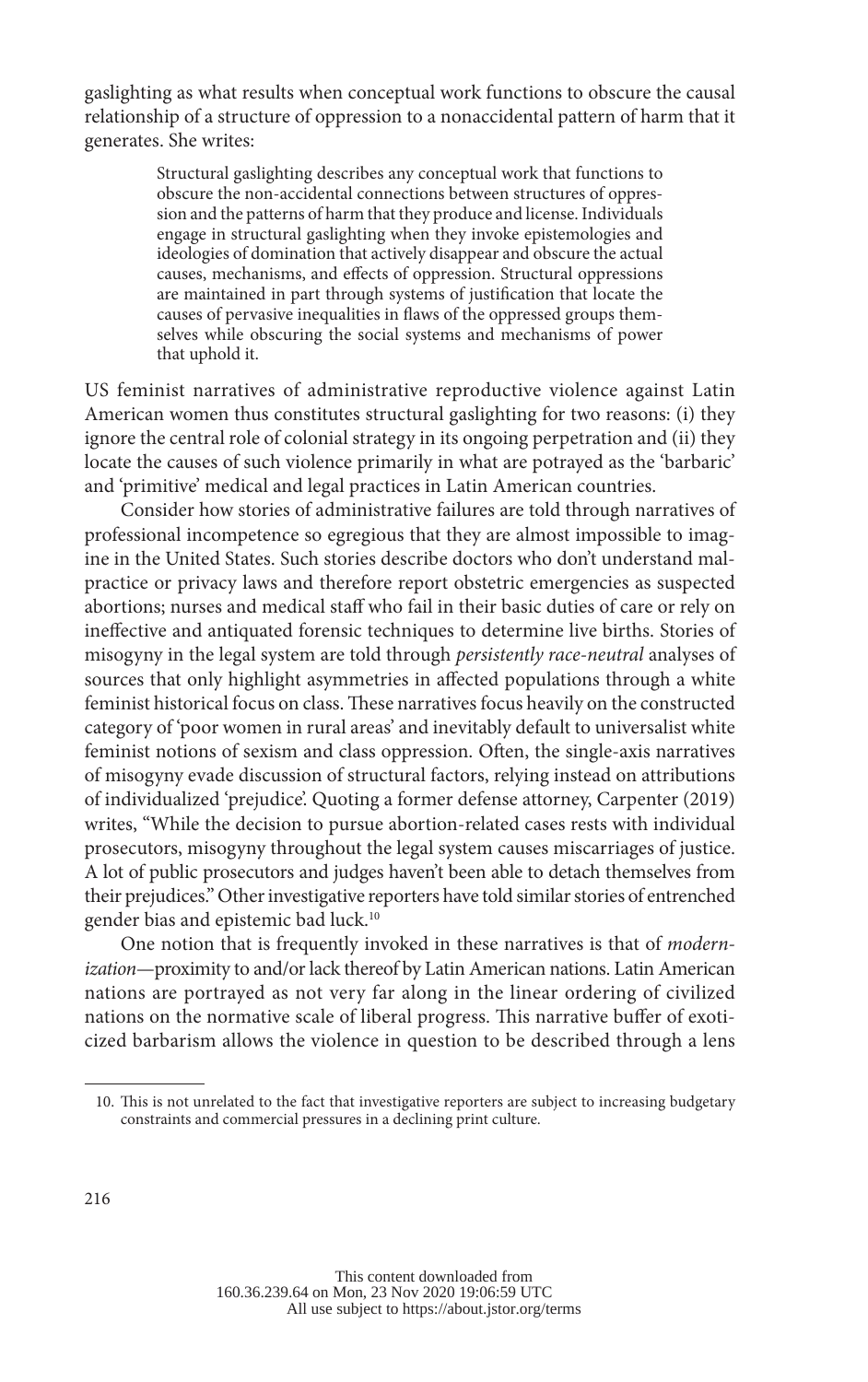of white settler innocence (Mawhinney 1998; Tuck and Yang 2012) from the detached standpoint of an advanced industrial nation whose level of 'civilization' places it a safe distance from third-world infrastructures. This in turn enables the liberal reader to feel both a sense of moral outrage at the gender-based crimes that these 'uncivilized' nations commit against women and a sense of protection from having to give up anything of substance in order to address systemic colonial violence and bend the legal machinery toward justice by any means necessary.

On a larger scale, this is not functionally distinct from the way modernization narratives are wielded to pursue Indigenous depopulation and assimilationist agendas of racial hybridization in post-independence movements throughout Latin America. In fact, this has been *the standard narrative practice* since the political rhetoric of *Indigenismo* was invented to assimilate Indigenous peoples and the rural poor into the civil architecture of the settler nation-state and to steal Native lands. As Dian Million's (2008) work illustrates, human rights reporting—when deployed uncritically through white feminist analyses—often produces functional narratives that facilitate the transmission of colonial harms. The notion of a *functional narrative* is based on the structural idea that what a story *does* can be completely independent of what a storyteller *intends*. It recognizes that what a story does has much more to do with how the elements of a story are set up to establish values, ideas, and relations at different scales—and which may not be explicitly stated in the narrative but are nonetheless purpose oriented and nonaccidental. It is also tied to the idea that material conditions of infrastructural support and power generate probabilistic ecosystems where *some relations* (e.g., those that fortify gender-based racial capitalism intergenerationally) between narrative elements can be hermeneutically established over others and preserved (as functionally invariant) from one generation to the next. This structurally privileges functional narratives oriented toward colonial violence. Patterns of racial gendered profit over time establish this, as do patterns *across settler borders*.

### REPRODUCTIVE VIOLENCE IN THE UNITED STATES AND CANADA

White feminist narratives of gender-based administrative violence in Latin America function to exoticize and distance the places where such violence takes place from the 'liberal democratic' settler nation-states of the United States and Canada. The reality, however, is quite different. The United States and Canada, like Latin America, are seeing an upswing in administrative efforts to criminalize pregnant women, especially women of color and Indigenous women, for health outcomes like miscarriage and for actions taken during pregnancy. As in Latin America, racialized notions of who is unfit for motherhood frequently appear in legislative and judicial reasoning used to justify the incarceration and state surveillance of women of color. We turn now to some of the practices of state-sponsored reproductive and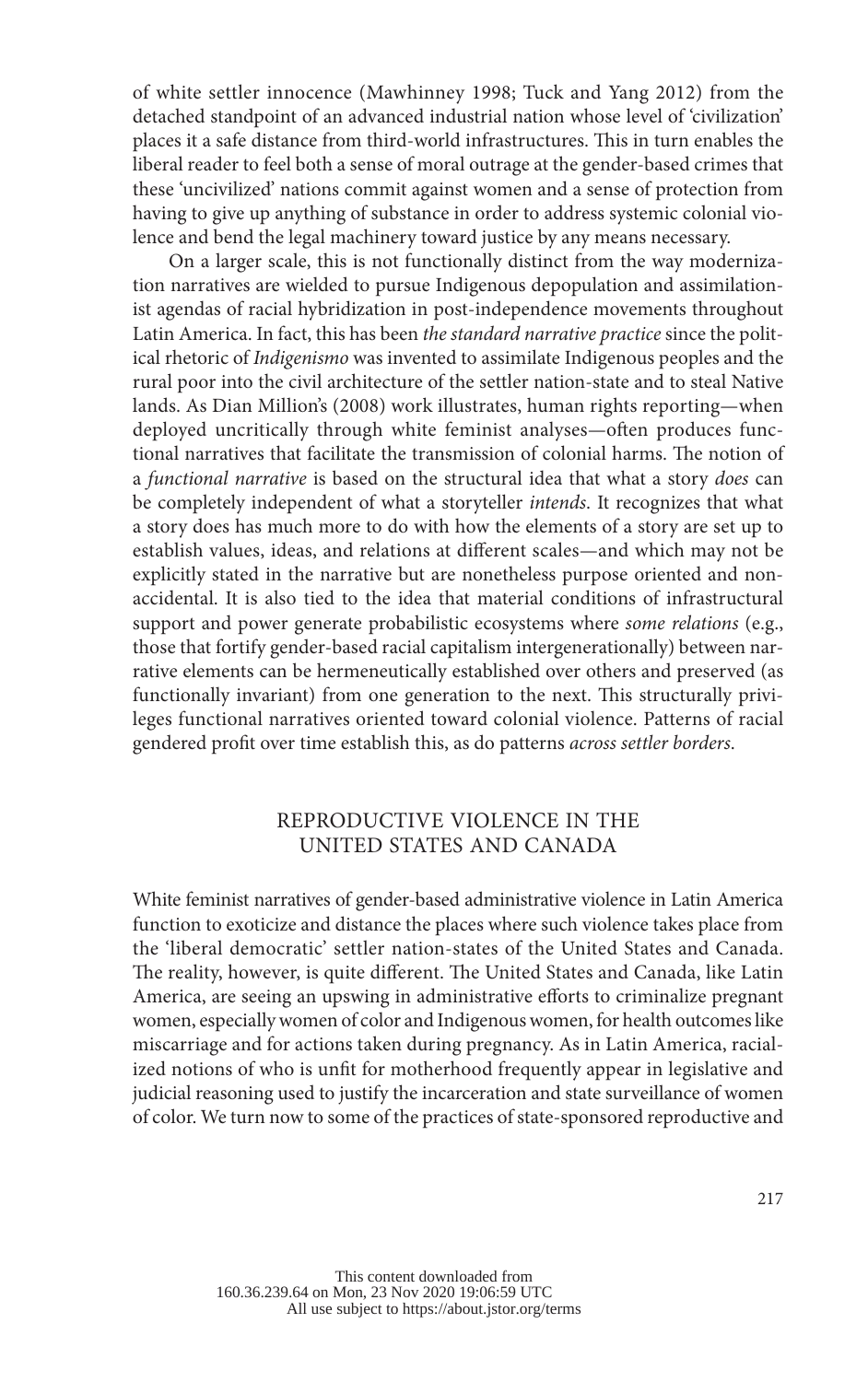carceral violence with an eye toward recognizing the underlying structural continuities among these practices throughout Turtle Island. These mechanisms of state-sponsored sexual violence exist at several different scales and range from the legal strategies of requiring those who are pregnant to undergo medically unnecessary sexually invasive procedures before receiving an abortion (as in the states of Missouri, Tennessee, and Indiana)<sup>11</sup> to diffuse strategies of colonial genocide such as the continuing practice of forced sterilizations of Native women in the settler states of Canada and the United States. And, as is the case in Latin America, the systems that engender patterns of reproductive violence against women of color and Indigenous women in the United States and Canada are not new; they are simply the newest manifestations of these polities' oldest legacies—the legacies of gender-based administrative violence that have been central to the ongoing projects of settler colonialism on these lands since the fifteenth century.

In a study of over 400 cases reported in 44 states in which someone's pregnancy was used as a basis for depriving them of their physical liberty, Paltrow and Flavin (2013) found that the majority of those subjected to forced interventions were women of color. Fifty-two percent were Black women. Most were poor. Seventyone percent, for instance, qualified for indigent defense. The majority of the cases also originated in the South, where Black women were especially overrepresented among those subjected to forced interventions because of their pregnancies. The authors also note that within states, cases often clustered in specific counties and even specific hospitals (Paltrow and Flavin 2013, 309). In Missouri, for instance, 26 of the 29 cases reviewed took place in Jackson County, and 20 of those came from only one hospital—Truman Medical Center. Twenty-five cases contained specific reference to mental health status, indicating a significant ongoing pattern of ableism in the state's efforts to control and punish reproduction through practices such as forced institutionalization, which has long been foundational to US state violence against disabled people. Ten percent of the cases specifically mentioned domestic violence against the pregnant person, reflecting the reality that the state often inflicts and/or compounds harms of intimate partner abuse by criminalizing women of color who are victims of domestic violence. We contend that the patterns reflected in these statistics are no mere accident; rather, they are expected, mundane, predictable, and predictive.

There are a number of patterns in these cases which, taken together, indicate that the actual outcomes of these acts of administrative subordination are not merely coincidental demographic patterns but are rather the intended functions of a state-sponsored tool of violence. These include patterns across cases such as those where:

> • The state appoints legal representatives for the fetus but not the person carrying it (Eckholm 2013; Paltrow and Flavin 2013)

<sup>11.</sup> See, for instance, McNicholas (2019).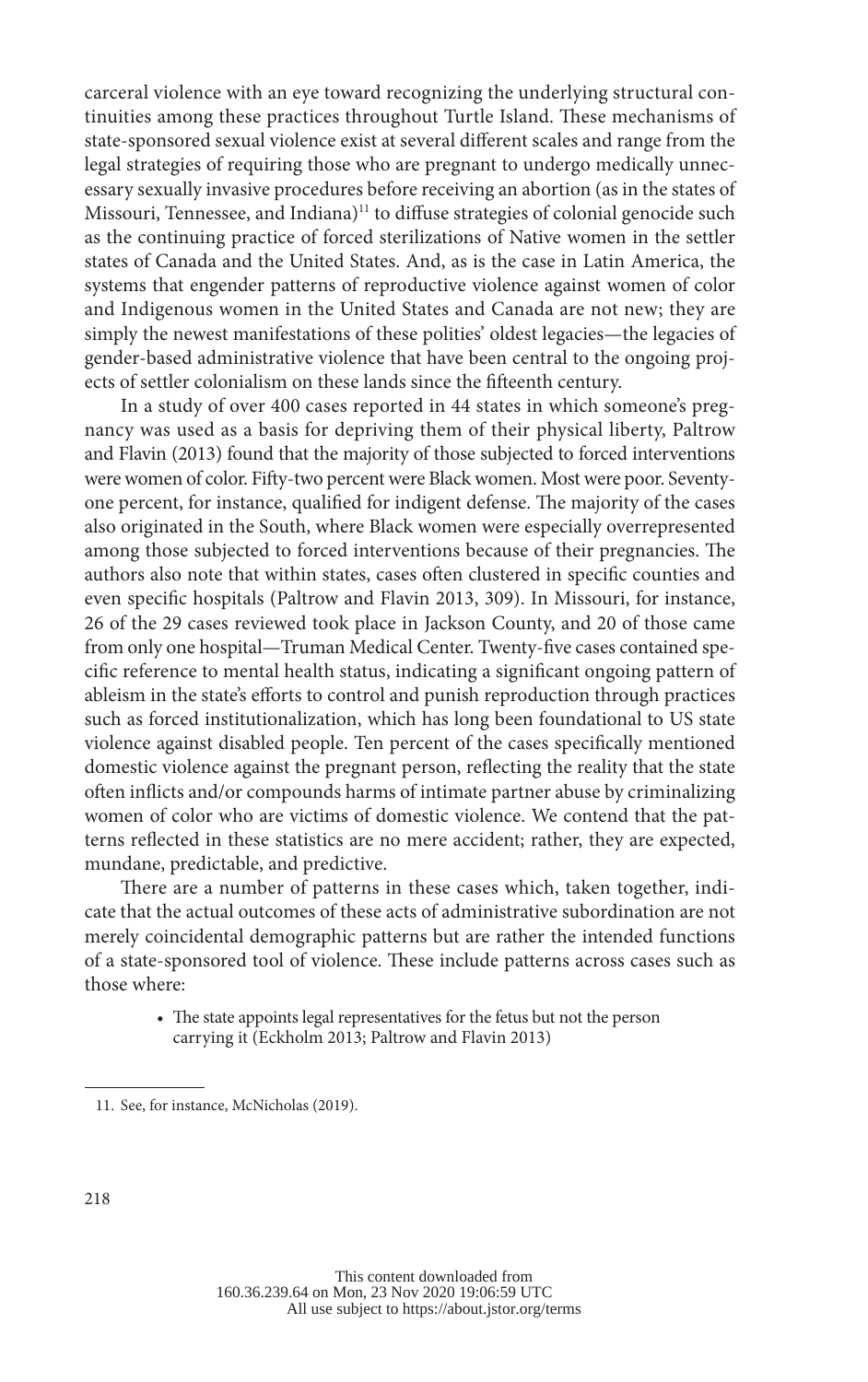- The state enforces a drug regimen that could be just as harmful to the fetus as the drug use the pregnant woman is being punished for (e.g., Suboxone in the case of Alicia Beltran (Eckholm 2013), Xanax in the case of Rachael Lowe (Paltrow and Flavin 2013))
- The state requires a mother to undergo medical procedures, institutionalization, or incarceration that prevents her from caring for the children she already has (Amnesty International 2017)
- The state targets specific populations of women, such as those who are low income and/or of color (Goodwin 2017; Paltrow and Flavin 2013)

It is well established that criminalizing pregnant people for actions taken during pregnancy undermine rather than promote the health of pregnant people, their children, and their fetuses. In a number of the cases discussed here, attorneys and legal experts raised the concern that the prosecutorial practice of criminally charging pregnant women—often on the basis of information obtained through health-care appointments—would make those who are pregnant afraid to seek prenatal care. These issues have been raised publicly since 1990 by the American Medical Association (AMA) and the American Academy of Pediatrics. There is an "extraordinary consensus by public health organizations" that criminalization of pregnancy leads to worse health outcomes (Paltrow and Flavin 2013). The AMA specifically warned that such practices could lead those who are pregnant to procure (sometimes unsafe) abortions they otherwise would not seek out of fear of being criminally charged for actions taken during their pregnancy or for their pregnancy outcomes. The harms of criminalizing pregnancy have been empirically confirmed and widely publicized for over 30 years. Since this information has been in the public eye for three decades, it is only reasonable to conclude that policy makers who disregard and deny it do so willfully—and with a purpose.

In the state of Tennessee, efforts to criminalize women for their pregnancy outcomes have recently expanded beyond stillbirths and miscarriages. In 2013, the state legislature invented the crime of "fetal assault," which has primarily served to punish women for drug use during pregnancy. The fetal assault law was one of the state's efforts to address the opioid crisis in Appalachia. The law defines someone as guilty of fetal assault if they take a narcotic during pregnancy for which they do not have a prescription and their infant is harmed as a result. It is a notoriously difficult and unscientific process to determine if infant health outcomes are a direct consequence of in utero drug use. It has also been established that in utero drug use is no more harmful to infant health outcomes than a wide range of other factors including poverty, lack of access to adequate prenatal care, and criminalization of the pregnant parent. After the law passed, enacting a two-year trial phase, Tennessee became the only state to "explicitly criminalize in-utero transmission of illegally obtained opiates to a fetus" (Bach 2018, 814).

During its trial phase, the law primarily functioned to absorb poor women into the criminal justice system in order to funnel them through a newly created state apparatus of "care." The initial entry point into this system was through surveillance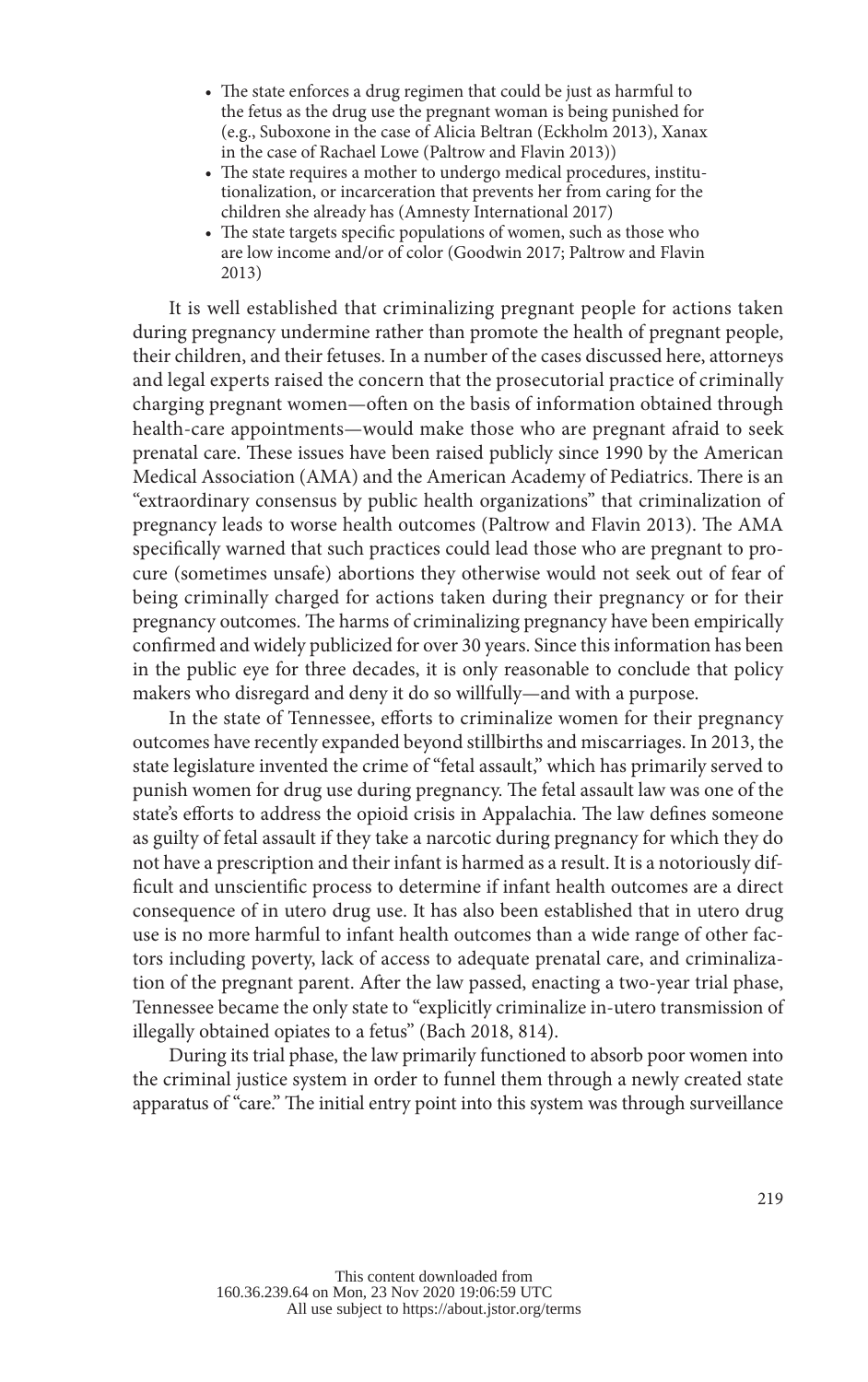in a hospital setting, in which data was collected and shared with child welfare agencies, law enforcement, and prosecutors (Bach 2018, 815). This practice mirrors that of CCTPs in Latin America in that it creates a mechanism for state surveillance in order to exert coercive control over those who are pregnant. While the law was explicitly justified as a way to identify women in need of "care," researchers found that the law did not prioritize the distribution of care or services; it simply functioned to entangle poor women in the usual web of state surveillance and exploitation that comes along with criminalization. Bach (2018, 816) writes, "the women faced what most people face when they are prosecuted: bail, jail, fees, tremendous pressure to plead guilty, then monitoring and, often, more jail and more fines." She goes on to say that, "Although the law was described by its supporters as a 'velvet hammer' leading to care, the focus of the prosecution was, to put it bluntly, just a hammer." The nature of law as "just a hammer" reflects its use as a blunt instrument whose purpose is to bludgeon.

In many ways, the Tennessee "fetal assault" law fits the larger pattern of efforts to criminalize pregnant people for actions taken during pregnancy. Several common features of the cases analyzed here reflect the real purpose of such state interventions. Their purpose is neither aligned with the state's purported interest in protecting the sanctity of human life, nor is it to offer services to pregnant people who need them; it is rather to control specific populations of women through forcible subordination and physical punishment. Considered at a structural level, these strategies uphold the American legacy of eugenicist policies that are simultaneously guided by the goals of white supremacy and the settler colonial logic of elimination (Wolfe 2006).

The 1992 case of Martina Greywind, an unhoused Sioux woman living in North Dakota, reflects the settler state's investment in this logic and offers a vivid illustration of how settler-state policies of targeted depopulation play out on and within the bodies of Indigenous women. Greywind's story became a national headline when she was arrested for sniffing paint while pregnant. She was charged with reckless endangerment and spent two weeks in jail until she was able to secure a medical appointment at which time she received an abortion. After she notified the state of her abortion, the charges against her were dropped. The prosecutor stated that it was "no longer worth the time or expense to prosecute her." Media coverage sensationalized the case and invoked the same racialized and anti-Indigenous tropes of criminality and drug addiction that have been repeatedly invoked to justify state policies of eugenics and enforced disruption of Indigenous families for centuries. One (1992) Associated Press headline announced, "Pregnant Paint Sniffer Decides on Abortion." The undercurrent running through the narratives of both the prosecutor and the media is that Greywind posed a threat to (settler) society, which was neutralized as soon as she was coerced into making the 'choice' to have an abortion rather than face criminal charges. Settler practices of genocide via reproductive coercion of Native women continue today through the forced sterilizations of Indigenous women in Saskatchewan, Ontario, Alberta, Manitoba,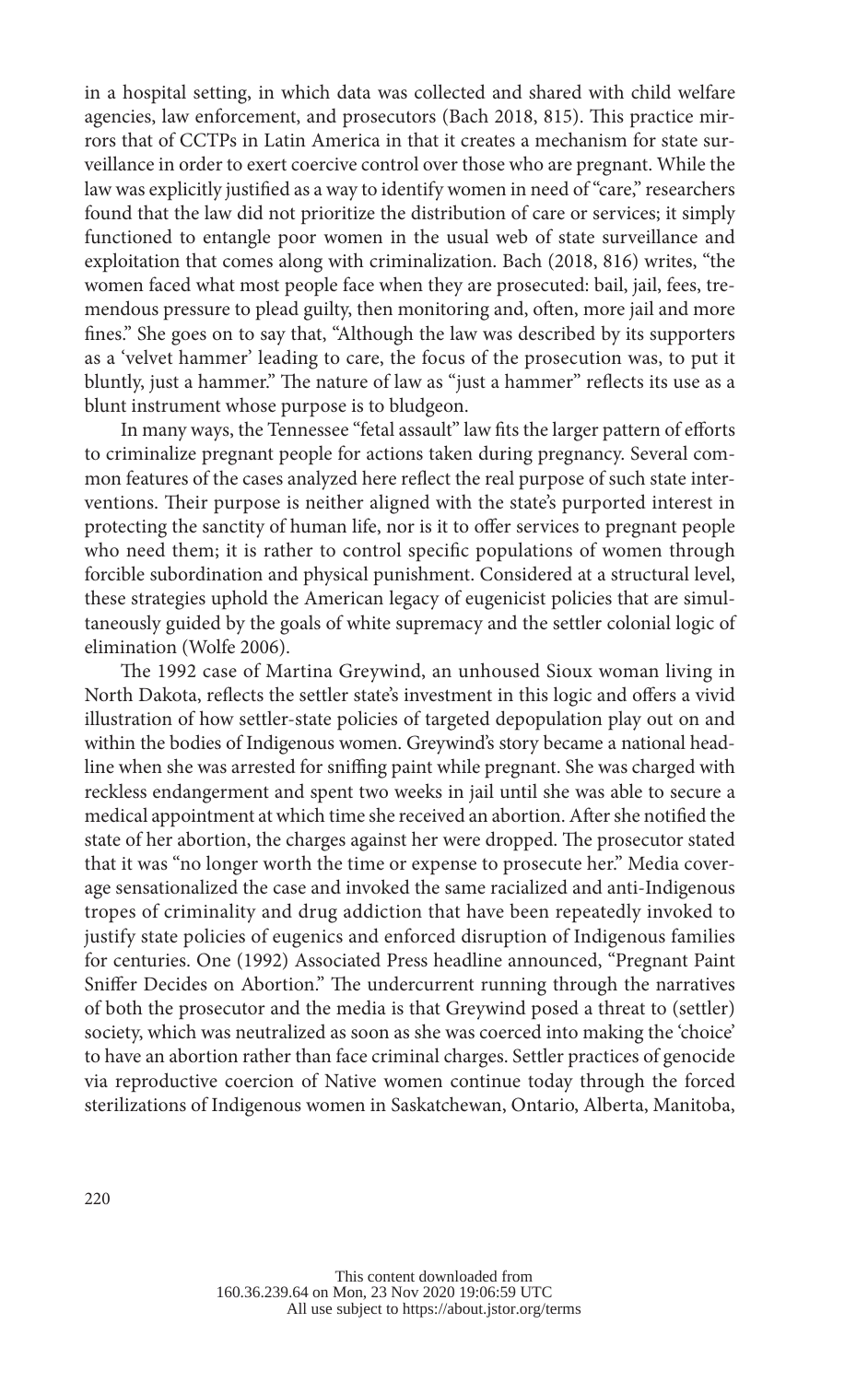British Columbia, and Quebec (Longman 2018; Zingel 2019), though such practices are by no means exhaustive of settler colonial efforts to eliminate Indigenous peoples in the United States and Canada.

Racialized and gendered eugenics practices are often justified by representations of Black women, Native women, and Brown women as hypersexual, hyper-fertile, and not to be trusted with their own reproductive agency. These representations cannot be severed from the specific functions they serve in upholding settler colonial structures of white supremacist capitalist ableist cis-heteropatriarchy. Consider that the regime of coercive reproductive control of Black women by the state and the medical industry in the United States expanded as soon as their offspring no longer provided free forced labor to white settlers. State control of Black women's reproduction has been continually justified by portraying Black women as hypersexual and hyper-fertile, which began under slavery. Whereas Black women's fertility was considered to be economically beneficial to powerful whites during slavery, after emancipation it began to constitute a threat that needed to be subdued. In the 1980s, Ronald Reagan intentionally promoted public associations between the welfare state and Black women in order to incite white support for cuts to social welfare programs. He accomplished this by promoting the controlling image of Black women as 'welfare queens.' The image is constructed through derogatory rhetoric about promiscuous women with low morals who lack a work ethic and (re)produce criminality in Black children through their ineffective and unfit mothering. As Collins (2000, 86) notes, "When U.S. Black women gained political power and demanded equity in access to state services, the need arose for this controlling image." There was no need to invoke this controlling image until Black women actually began accessing the benefits of the welfare state to which they were legally entitled.

The 'welfare queen' image accomplished the further goal of locating the cause of the problems experienced by Black communities not in white supremacy or structural racism (and their many manifestations such as over-policing, lack of access to education, job discrimination, vulnerability to sexual violence, and enforced poverty via redlining and segregation) but in the purportedly defective bodies and mothering practices of Black women. If the problems of racism were caused by Black women having more children than they could responsibly and appropriately care for, then the obvious solution involved intervening in Black women's reproduction. Roberts (1997) catalogs the extensive list of efforts that the state has taken to coercively control Black women's reproduction, conceived of as a primary threat to social order. Christina Cross's (2019) research on Black family structure and educational disparities has further undermined the myth that two-parent homes buttress Black children's educational successes—a mainstay of misogynoiristic mythology about welfare recipients since Reagan.

The presumption of Black women's poor parenting capacities continues to underly state treatment of Black women (as well as of other women of color and poor women) who lose their pregnancies due to miscarriage or stillbirth in the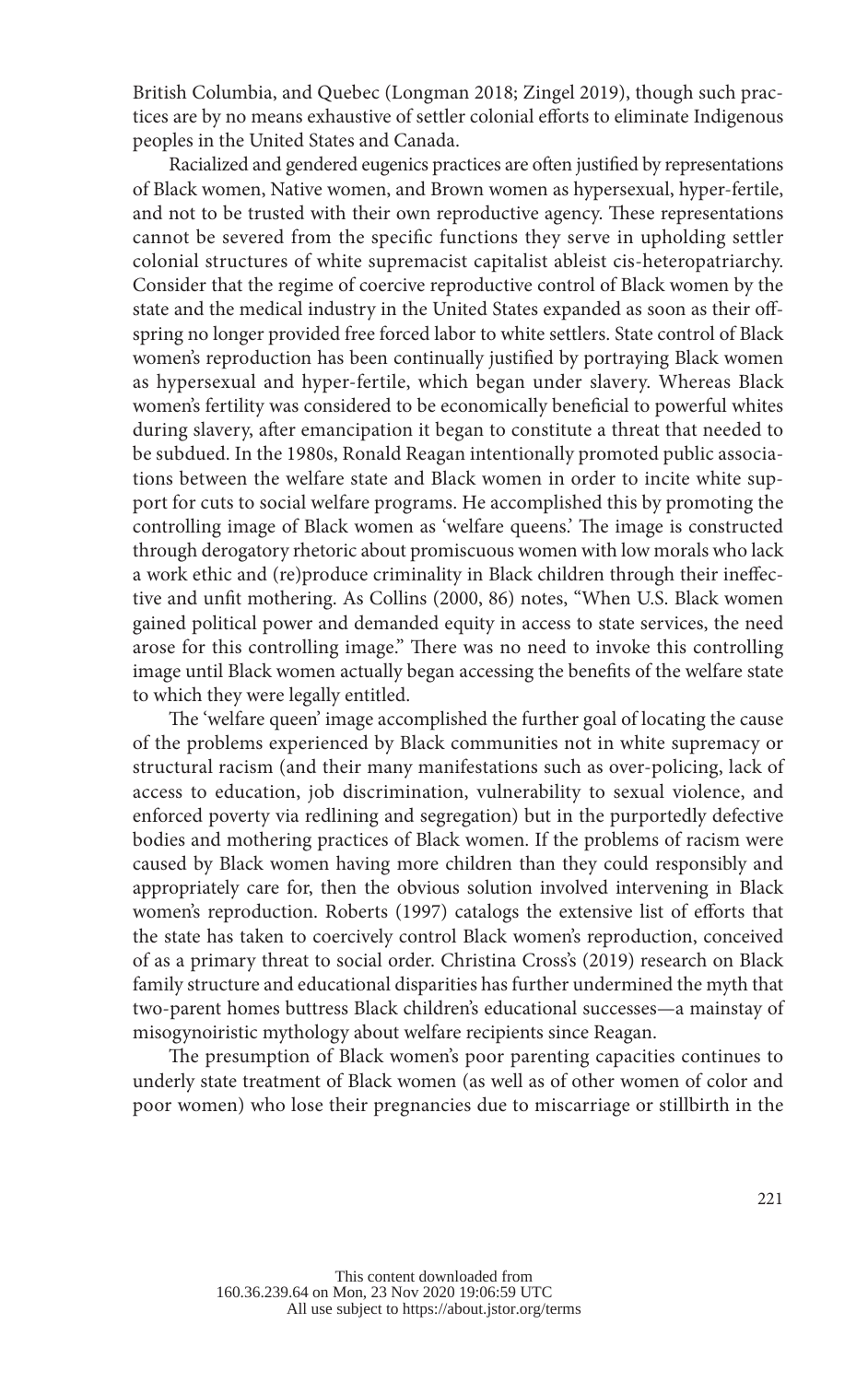United States. In South Carolina, Regina McKnight, a 21-year-old Black woman, spent eight years in prison after the state alleged that her stillbirth was the result of cocaine use during her pregnancy. A jury found her guilty of homicide by child abuse after 15 minutes of deliberation. Her stillbirth was later shown to have been caused by an infection rather than cocaine use. The South Carolina Supreme Court later overturned her conviction, finding that she had received ineffective counsel at her trial. She still pleaded guilty to manslaughter in order to avoid being tried again with the possibility of receiving a more severe sentence (Paltrow and Flavin 2013).

In 2014, the case of Rennie Gibbs was dismissed after a nine-year legal ordeal. In 2006, when Gibbs was 16, she experienced a stillbirth. Her daughter Samiya was born with the umbilical cord wrapped around her neck and died without ever taking a breath (Martin 2014). Shortly after her death, the medical examiner came up with a different theory about its cause. Her blood testing revealed traces of a cocaine byproduct, and the examiner concluded that Samiya's death was caused by "cocaine toxicity." Gibbs, who is also Black, was charged with an act of murder "evincing a depraved heart." The charge carried a maximum sentence of life imprisonment. Her indictment claimed that she had caused her baby's death "unlawfully, willfully, and feloniously" by smoking crack during her pregnancy (Martin 2014).

The image of the drug-addicted baby born to the abusive mother who prioritizes her pleasure and addiction over her child is a classic white supremacist trope of unfit motherhood. Just as the Latin American portrayal of women who miscarry as deficient mothers works to place blame on the individual for health outcomes that are systemically produced, the 'Crack Mom' trope is a gendered and racialized controlling image that functions strategically to obscure the structural violence that Black women in the United States experience via the denial of access to quality reproductive and medical care. In Mississippi, the state where Gibbs was prosecuted, the infant mortality rate is one of the highest in the country with pregnancy outcomes predictably worse for women of color (Mississippi Infant Mortality Report 2013). Among other things, infant mortality rates reflect a population's access to quality prenatal and delivery care, as well as access to health care in general. Black women in Mississippi, for instance, experience stillbirths at twice the rate that white women do (Martin 2014). Just as Collins shows the content of the 'welfare queen' to be tied to a specific purpose, the 'Crack Mom' image functions to obscure the structured denial of reproductive health care to Black women while ascribing blame for their resulting poor pregnancy outcomes to them rather than to the state.

It is evidence of structural impunity that, while appellate courts frequently deny that state legislatures intend homicide and child abuse statutes to apply to fetuses, this has not prevented prosecuting pregnant women under such statutes. Nonetheless, policy makers on both the right and the left continue to maintain the pretense that such cases are aberrant or even nonexistent. Consider, for instance,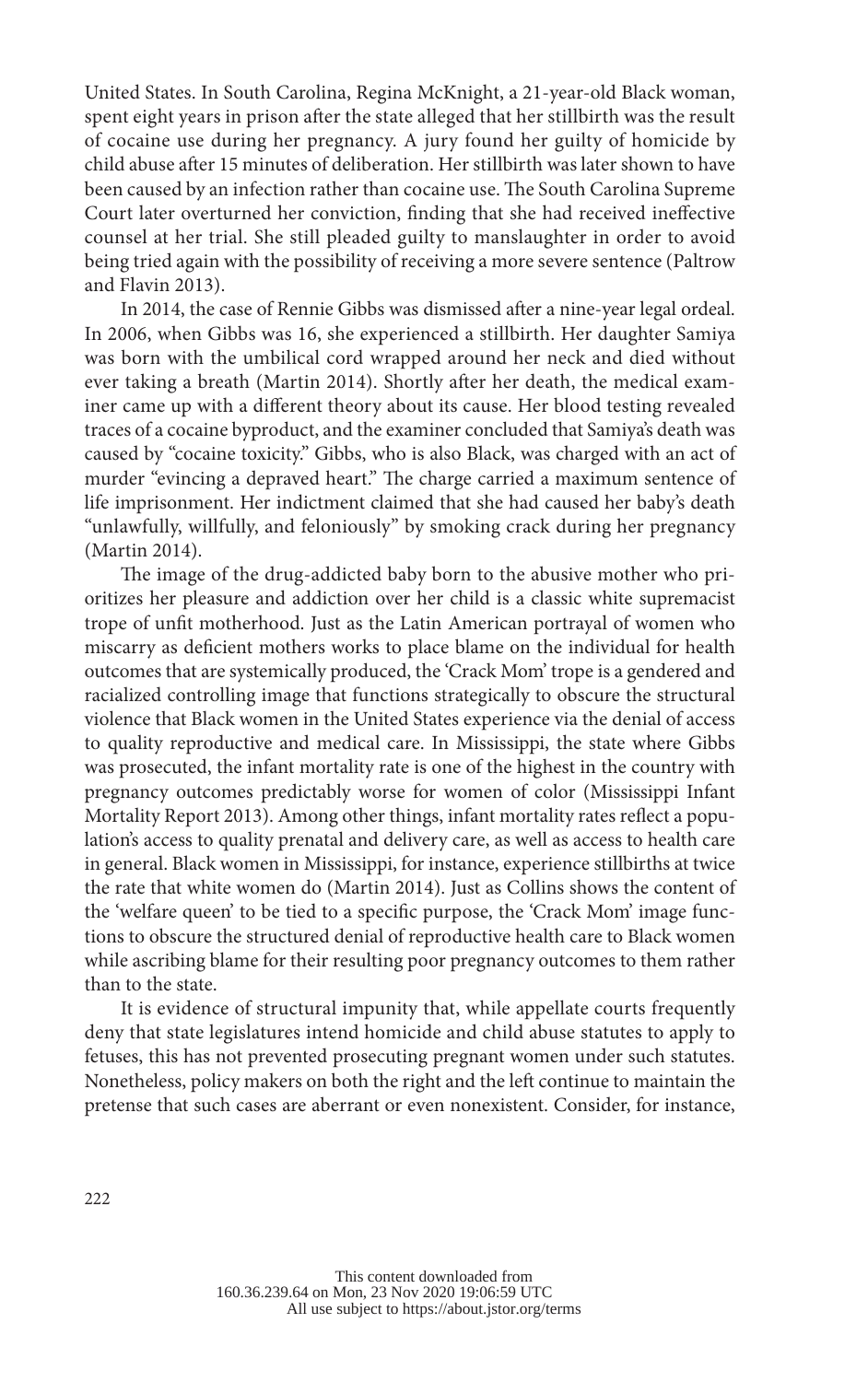the public discourse surrounding Georgia's "fetal heartbeat" bill. In May 2019, Georgia Republican governor Brian Kemp signed into law HB 481, which criminalizes any attempt to end a pregnancy after six weeks. Like many recent abortion bans, the bill enshrines a notion of "fetal personhood" into law, invoking the same penalty for ending a pregnancy as for committing first-degree murder—namely, life imprisonment or the death penalty (Panetta 2019).

Predictably, this newly implemented mechanism of administrative violence was met with the usual white liberal skepticism that it would in fact play out exactly as we already know it will. After Slate ran a piece making clear that the bill paved the way for charging women who get abortions with murder and that it opened the door for prosecutors to claim that women who miscarry were attempting to self-induce an abortion, the *Washington Post* ran a story referring to the *Slate* headline as "not-entirely-accurate" and admonishing those who were concerned to just calm down (Paul and Wax-Thibodeaux 2019). The story included the following quote from Staci Fox, president and CEO of Planned Parenthood Southeast: "The news headlines and social media headlines that speculate about the bills' unintended consequences are—at the very least—not productive. At most, they're harmful." But Fox's admonition belies the fact that the bill has the consequences it does *by design*, and it obscures the harms that come from viewing colonial administrative strategies of violence through the rose-colored glasses of good intentions.

The predictable worst-case scenarios that the bill's opponents warn about are not speculation; *they are demonstratively well-established patterns*. Criminalizing women for pregnancy loss in the United States is nothing new, and this is especially true for women of color. In Indiana, Purvi Patel, an Indian American woman, received a 20-year sentence after being convicted of feticide after experiencing a stillbirth. Prosecutors claimed that she attempted to medically induce an abortion and, when that failed, left her baby to die after it was born alive. A witness for the prosecution, pathologist Joseph Prahlow relied on the debunked seventeenthcentury pseudoscientific notion of a "lung float test" as evidence that the baby died after being born rather than in utero (Bazelon 2015). Patel's conviction was ultimately overturned by Appeals Court judge Terry Crone, who argued that the Indiana State Legislature never intended their fetal homicide law to apply to pregnant women (Redden 2016). A *New York Times* article on the case notes that the practice of charging pregnant women with feticide can easily become more widespread in the near future, as 38 states have fetal homicide laws on the books (Bazelon 2015).

Given the well-established patterns of state violence against pregnant women of color in the United States, it is clear that the mainstream liberal response to those ringing alarm bells about the inductively established threat of such laws qualifies as structural gaslighting. Rather than being mere "speculation," such patterns are structurally produced and empirically established. It is only rational to expect them to continue into the future barring extraordinarily radical changes in the structures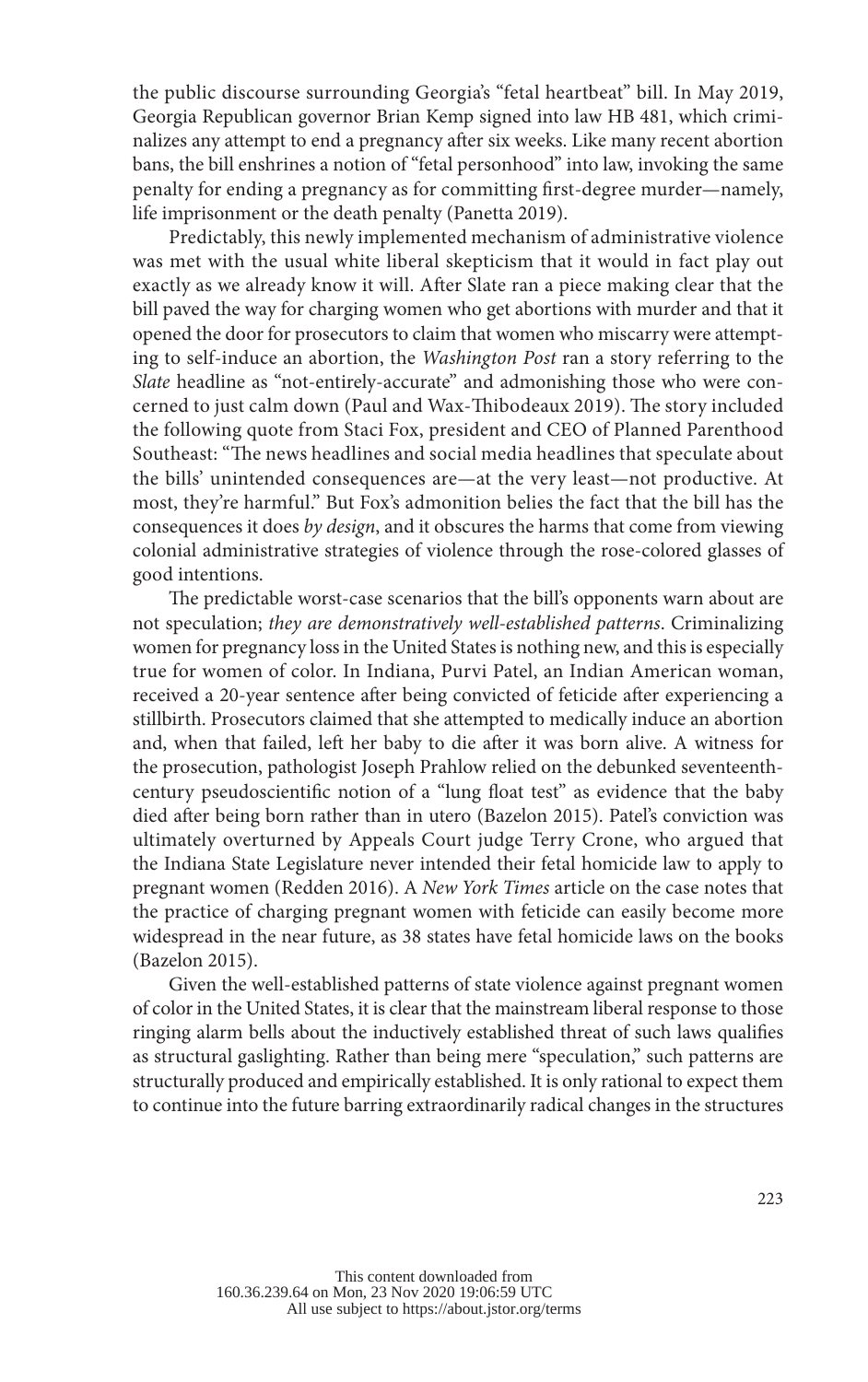of settler colonial ableist white supremacist capitalist cis-heteropatriarchy that undergird our political system. We therefore strongly reject the affective framework of surprise that is entrenched in white liberal rhetoric surrounding what we characterize alternately as patterns of administrative and reproductive violence oriented toward settler colonial goals. While many are swift to dismiss the cases we discuss as extreme, fringe, atypical, and unexpected, we contend that they are instances of a form of racialized, gendered, settler colonial violence that is commonplace, ordinary, and utterly unsurprising.

#### **CONCLUSION**

We have argued that gender-based administrative violence across Turtle Island cannot be understood separately from the goals and strategies of settler colonialism. The notion of administrative violence shifts the salient locus of power away from individual aggressors and onto the norms that govern design-of-distribution strategies in settler colonial societies, which allow laws and their bureaucratic intermediaries to do the work of discrimination and violence with functional neutrality and, on our view, structural impunity. There are, of course, myriad colonial strategies of violence, as there are numerous ways to use settler configurations of gender to support racism, sexism, ableism, transphobia, and the criminalization of nonnormative sexualities, especially in public policy. We believe these strategies are connected to the social forces discussed here that target the life chances of women of color and Indigenous women through maternal and reproductive health violence.

What the patterns discussed in this paper show is that administrative genderbased violence must be looked at intra-hemispherically, rather than solely within state-specific contexts. Speed (2019) emphasizes that strategies of settler colonial administrative violence are not bound by settler border configurations, and the flow of colonial power strategies is not restricted to movement within the boundaries of settler nation-states. This is a critical insight for building coalitional feminisms beyond settler imaginaries of borders. It is also essential for thinking about gender-based violence alongside context-specific feminist movements and landbased struggles. Such a project requires renouncing white feminist frameworks that localize blame and pathologize affected populations as an epistemically exculpatory mechanism to avoid meaningful engagement with the global structure of settler-capitalism and its administrative vehicles—an avoidance from which global North feminists often benefit. There is profit to be had in the targeted management of populations, and this profit goes beyond the benefits to intra-state actors, religious organizations, and state officials who pursue antiabortion agendas. The global character of racial capitalism has a long history of using settler categorical constructions of gender (and the corresponding control of such categories) to administer technologies of violence that advantage white settler populations and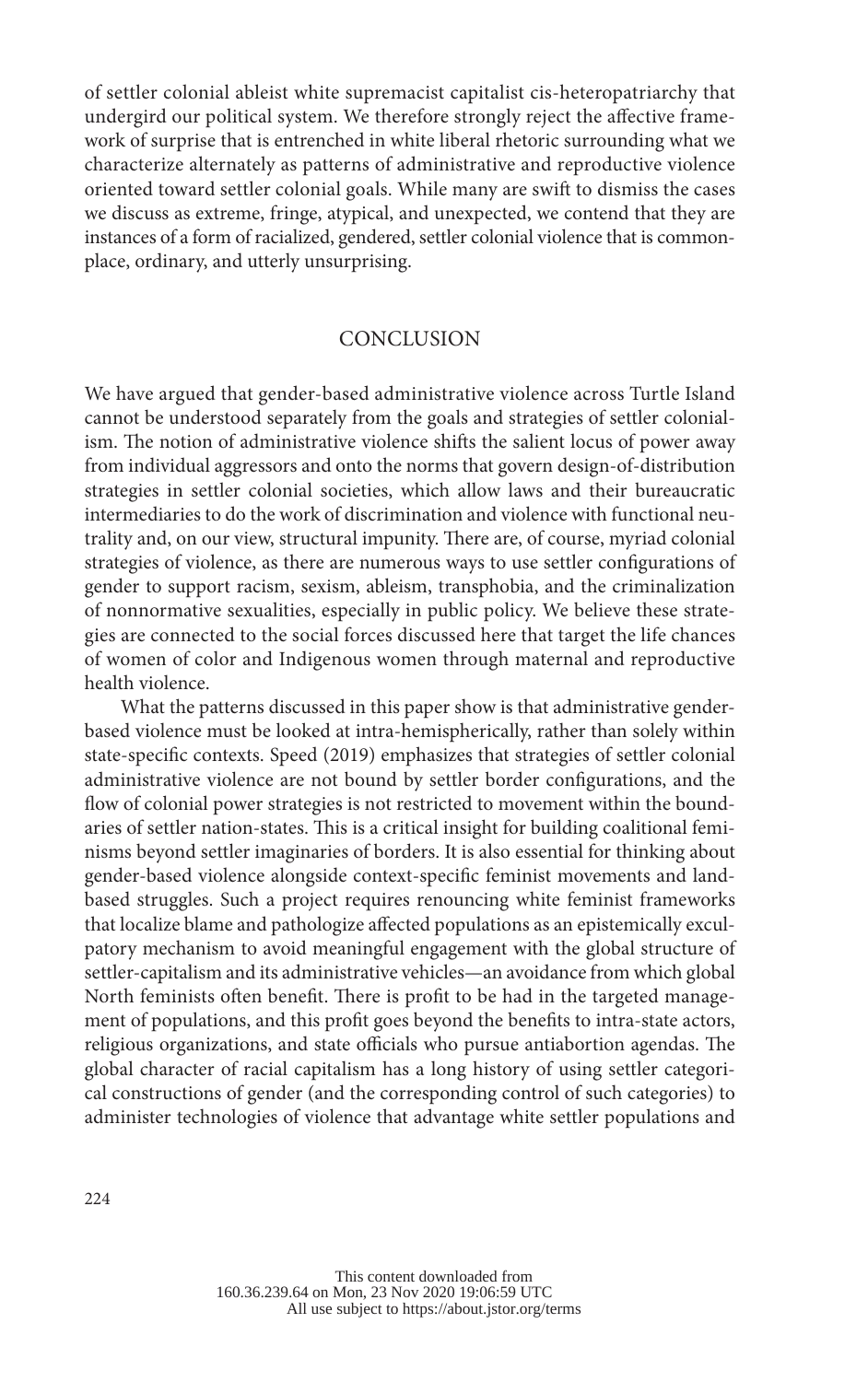their descendants. We suggest that reproductive violence against women of color and Indigenous women on Turtle Island can be adequately theorized only within a framework that understands ongoing strategies of colonization as produced by nonaccidental, predictive, self-regenerating structures. Any effort to end genderbased violence in the Americas must therefore attend to the critical connections between the administrative violence of criminalizing women for their reproductive outcomes and larger patterns of state-enforced sexual violence within and across settler nation-states.

## **REFERENCES**

Agren, David. Jan. 25, 2019. "Mexico Baby Death Trial Reveals Growing Persecution of Women Who Miscarry." *Guardian*. https://www.theguardian.com/world/2017/nov/08/mexico-miscarriage -trial-persecution-women-abortion.

Amnesty International. 2017. "Criminalizing Pregnancy: Policing Pregnant Women Who Use Drugs in the USA." https://www.amnesty.org/download/Documents/AMR5162032017ENGLISH.pdf.

Associated Press. Feb. 14, 1992. "Pregnant Paint Sniffer Decides on Abortion." https://apnews.com /6d20426149f3c35a9ed6afe1ac2423bd.

Bach, Wendy. 2018. "Prosecuting Poverty, Criminalizing Care." *William & Mary Law Review* 60 (809).

Bazelon, Emily. April 1 2015. "Purvi Patel Could Be Just The Beginning." *The New York Times*. https:// www.nytimes.com/2015/04/01/magazine/purvi-patel-could-be-just-the-beginning.html. Berenstain, Nora. Forthcoming. "White Feminist Gaslighting." *Hypatia*.

Bonilla-Silva, Eduardo. 2003. *Racism without Racists*. Lanham, MD: Rowman & Littlefield.

Brigida, Anna-Catherine. Sept. 27, 2018. "Women Serving Decades-Long Prison Terms for Abortion in El Salvador Hope Change Is Coming." *Washington Post*. https://www.washingtonpost.com /world/the\_americas/women-serving-decades-long-prison-terms-for-abortion-in-el-salvador -hope-change-is-coming/2018/09/26/0048119e-a62c-11e8-ad6f-080770dcddc2\_story.html.

Carpenter, Zoë. May 7, 2019. "Ecuador's Abortion Crackdown Is Putting Women in Jail. *Nation*. https://www.thenation.com/article/ecuador-abortion-miscarriage-prosecution/.

CBS News. March 12, 2004. "Mom Arrested after Utah Stillbirth." https://www.cbsnews.com/news /mom-arrested-after-utah-stillbirth/.

Collins, Patricia Hill. 2000. *Black Feminist Thought: Knowledge, Consciousness, and the Politics of Empowerment*. New York: Routledge.

Cross, Christina. 2019. *The Color, Class, and Context of Family Structure and Its Association with Children's Educational Performance*. Dissertation. University of Michigan. https://deepblue.lib .umich.edu/bitstream/handle/2027.42/149897/crosscj\_1.pdf?sequence=1.

Davis, Angela. 1983. *Women, Race, and Class*. New York: Random House.

Deer, Sarah. 2019. (En)Gendering Indian Law: Indigenous Feminist Legal Theory in the United States. *Yale Journal of Law & Feminism* 31(1).

Eckholm, Erik. Oct. 23, 2013. "Case Explores Rights of Fetus versus Mother." *New York Times*. https://www.nytimes.com/2013/10/24/us/case-explores-rights-of-fetus-versus-mother.html.

Fregoso, Rosalinda. 2009. *Terrorizing Women: Feminicide in the Americas*. Durham, NC: Duke University Press.

Goodwin, Michele. 2017. "How the Criminalization of Pregnancy Robs Women of Reproductive Autonomy." *Just Reproduction: Reimagining Autonomy in Reproductive Medicine*, special report, *Hastings Center Report* 47(6): S19–S27.

Gubrium, Aline C., Emily S. Mann, Sonya Borrero, Christine Dehlendorf, Jessica Fields, Arline T. Geronimus, Anu M. Gómez, Lisa H. Harris, Jenny A. Higgins, Katrina Kimport, Kristin Luker, Zakiya Luna, Laura Mamo, Dorothy Roberts, Diana Romero, and Gretchen Sisson. 2016. "Realizing Reproductive Health Equity Needs More Than Long-Acting Reversible Contraception." *American Journal of Public Health* 106(1): 18–19. doi: 10.2105/AJPH.2015.302900.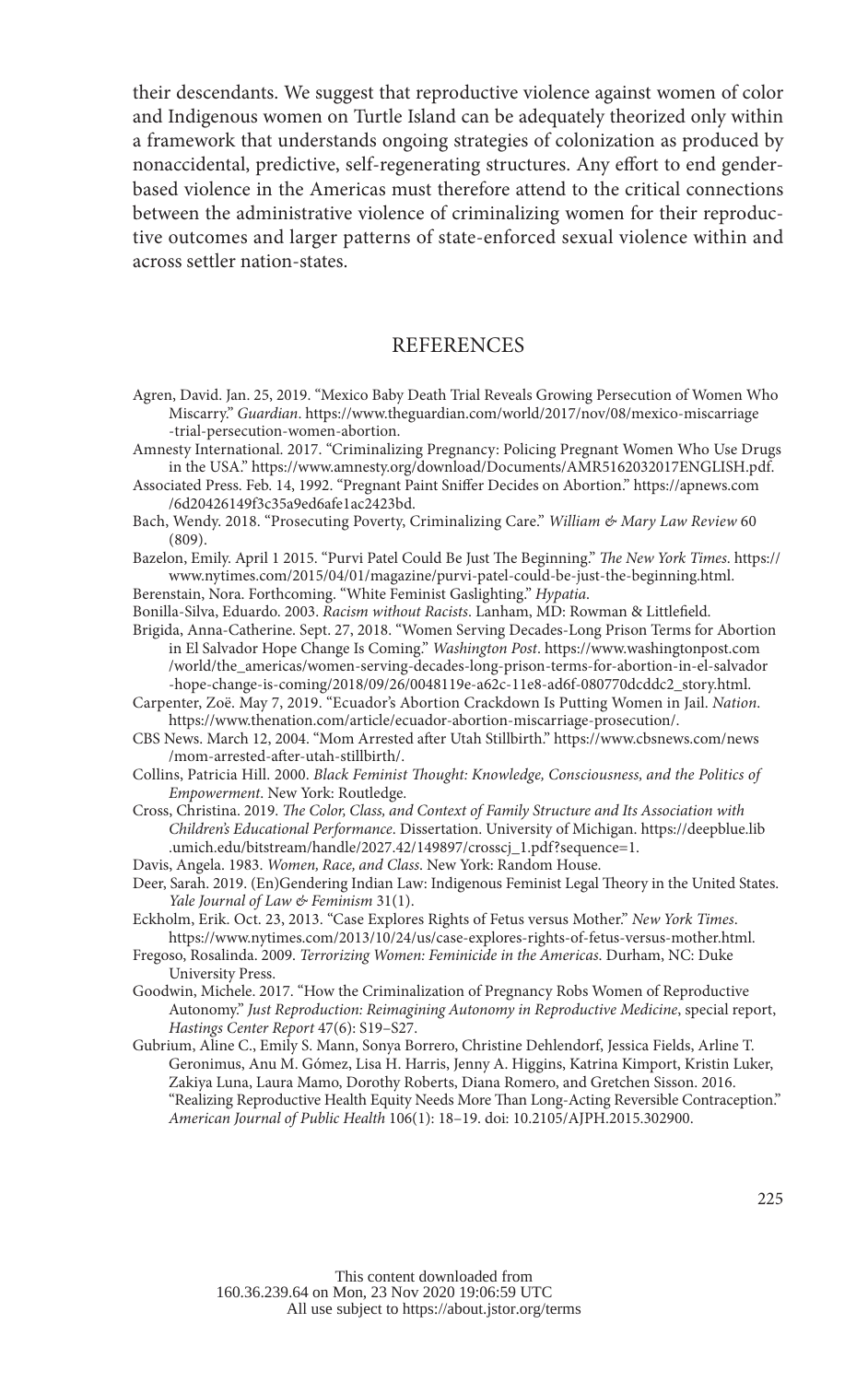- Guevara-Rosas, Erika. 2019. "Latin America's Abortion Laws Are a Form of Torture." https://www .washingtonpost.com/opinions/2019/03/05/year-old-argentine-girl-is-not-alone-latin-americas -abortion-laws-are-form-torture/.
- Longman, Nickita. Dec. 4, 2018. "End Forced Sterilizations of Indigenous Women in Canada." *Washington Post*. https://www.washingtonpost.com/opinions/2018/12/04/end-forced-sterilizations -indigenous-women-canada/.
- Malkin, Elisabeth. Apr. 9, 2008. "They Were Jailed for Miscarriages. Now, Campaign Aims to End Abortion Ban." *New York Times*. https://www.nytimes.com/2018/04/09/world/americas /el-salvador-abortion.html.
- Martin, Nina. March 18, 2014. "A Stillborn Child, a Charge of Murder and the Disputed Case Law of 'Fetal Harm.'" *Propublica*. https://www.propublica.org/article/stillborn-child-charge-of-murder -and-disputed-case-law-on-fetal-harm.
- Mawhinney, Janet. 1998. "Giving up the Ghost: Disrupting the (Re)production of White Privilege in Anti-racist Pedagogy and Organizational Change." Master's thesis. Ontario Institute for Studies in Education at the University of Toronto. http://www.collectionscanada.gc.ca/obj/s4/f2/dsk2 /tape15/PQDD\_0008/MQ33991.pdf.
- McNicholas, Collen. Nov. 8, 2019. "Why Was an Anti-abortion Missouri Bureaucrat Tracking My Patients' Periods?" *Washington Post*. https://www.washingtonpost.com/outlook/why-was-an -anti-abortion-missouri-bureaucrat-tracking-my-patients-periods/2019/11/07/7630e4aa-017d -11ea-8bab-0fc209e065a8\_story.html.
- Mellen, Ruby. Oct. 4, 2019. "Mexico Is Taking Steps toward Legalizing Abortion. But across Latin America, Restrictions Remain Widespread." https://www.washingtonpost.com/world/2019 /10/04/mexico-is-taking-steps-toward-legalizing-abortion-across-latin-america-restrictions -are-widespread/.
- Millán, Teresa Molina, Tania Barham, Karen Macours, John Maluccio, and Marco Stampini. 2019. "Long-Term Impacts of Conditional Cash Transfers: Review of the Evidence." *The World Bank Research Observer* 34(1): 119–159, https://doi.org/10.1093/wbro/lky005.

Million, Dian. 2008. "Felt Theory." *American Quarterly* 60(2): 267–72.

Mississippi Infant Mortality Report. 2013. https://msdh.ms.gov/msdhsite/\_static/resources/5629.pdf.

- Paltrow, Lynne and Jeanne Flavin. 2013. "Arrests of and Forced Interventions on Pregnant Women in the United States, 1973–2005: Implications for Women's Legal Status and Public Health. *Journal of Health Politics, Policy, and Law* 38(2): 299–343.
- Panetta, Grace. May 10, 2019. "Women Could Get up to 30 Years in Prison for a Miscarriage under Georgia's Harsh New Abortion Law." *Business Insider*. https://www.businessinsider.com/women -30-years-prison-miscarriage-georgia-abortion-2019-5.
- Paul, Deanna, and Emily Wax-Thibodeaux. May 12, 2019. "Could Miscarriages Land Women in Jail? Let's Clarify Those Georgia and Alabama Abortion Bills." *Washington Post*. https://www .washingtonpost.com/health/2019/05/11/could-miscarriages-land-women-in-jail-lets-clarify -these-georgia-alabama-abortion-bills/.
- Redden, Molly. July 22 2016. "Purvi Patel has 20-year sentence for inducing own abortion reduced." *The Guardian*. https://www.theguardian.com/us-news/2016/jul/22/purvi-patel-abortion -sentence-reduced.
- Roberts, Dorothy. 1997. *Killing the Black Body*. New York: Random House.
- Ruíz, Elena Flores. 2019. "The Secret Life of Violence." In *Frantz Fanon and Emancipatory Social Theory*, edited by Dustin Byrd. Boston: Brill Press.
- Smith-Oka, V. 2013. *Shaping the Motherhood of Indigenous Mexico*. Nashville, TN: Vanderbilt University Press.
- Spade, D. 2011. *Normal Life: Administrative Violence, Critical Trans Politics, and the Limits of Law*. Brooklyn, NY: South End Press.
- Speed, Shannon. 2019. *Incarcerated Stories: Indigenous Women Migrants and Violence in the Settler-Capitalist State*. Chapel Hill: University of North Carolina Press.
- Stern, Mark Joseph. May 7, 2019. "Georgia Just Criminalized Abortion. Women Who Terminate Their Pregnancies Would Receive Life in Prison." *Slate*. https://slate.com/news-and-politics/2019 /05/hb-481-georgia-law-criminalizes-abortion-subjects-women-to-life-in-prison.html.
- Tuck, Eve, and K. Wayne Yang. 2012. "Decolonization Is Not a Metaphor." *Decolonization: Indigeneity, Education & Society* 1(1): 1–40.
- Tyner, J., and C. Devadoss. 2014. "Administrative Violence, Prison Geographies and the Photographs of Tuol Sleng Security Center, Cambodia." *Area* 46(4): 361–68.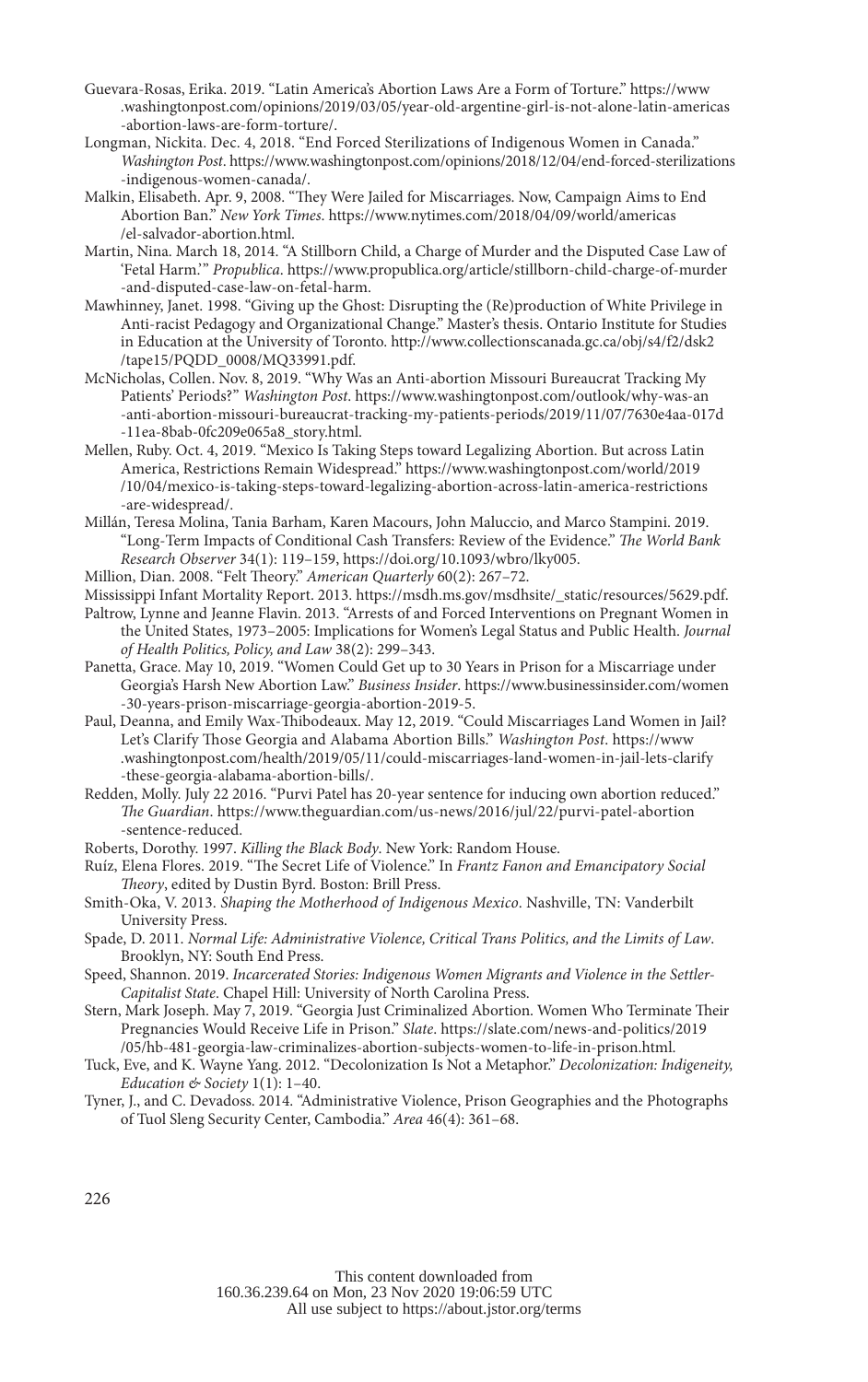- Wolfe, Patrick. 2006. "Settler Colonialism and the Elimination of the Native." *Journal of Genocide Research* 8(4): 387–409.
- Wolfe, Patrick. 1999. *Settler Colonialism and the Transformation of Anthropology: The Politics and Poetics of an Ethnographic Event*. New York: Cassell.
- Zingel, Avery. Apr. 18, 2019. "Indigenous Women Come Forward with Accounts of Forced Sterilization, Says Lawyer." *CBC News*. https://www.cbc.ca/news/canada/north/forced-sterilization-lawsuit -could-expand-1.5102981.